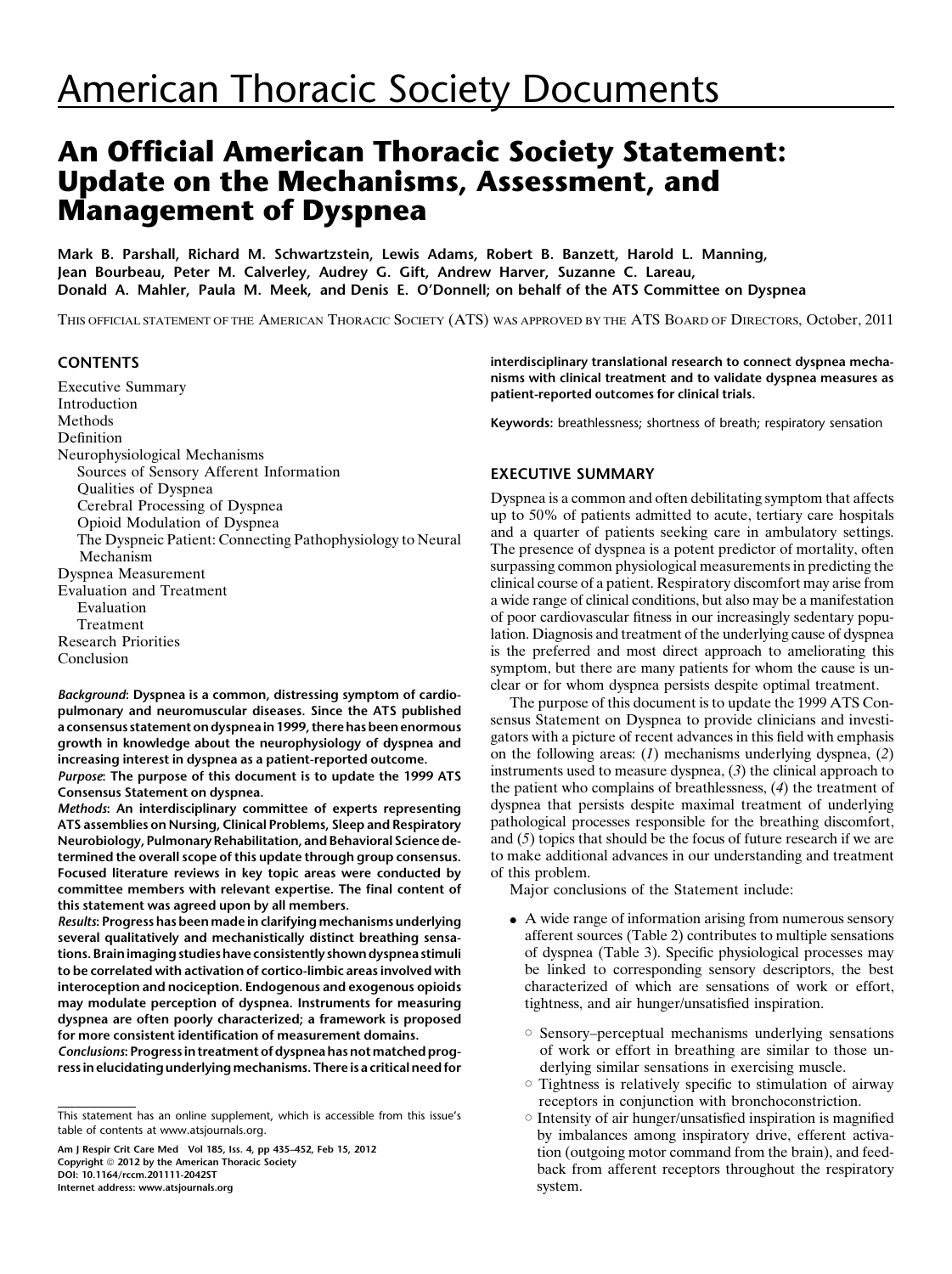- Data from investigations utilizing three-dimensional brainimaging technology demonstrate that dyspnea activates cortico-limbic structures that also subserve interoceptive awareness and nociceptive sensations such as pain. Opioids, both endogenous and exogenous, may relieve dyspnea by altering central processing of efferent and afferent sensory information.
- As with pain, dyspnea can and should be measured.
	- $\circ$  Instruments or sections of instruments (e.g., subscales) pertaining to dyspnea should be classified as addressing domains of sensory–perceptual experience, affective distress, or symptom/disease impact or burden (see Table E1 in the online supplement).
	- $\circ$  Clinicians and investigators should be more explicit about the domains being measured.
- The evaluation of a patient with dyspnea continues to be dependent on a thorough history and physical examination. In the patient with acute worsening of chronic breathlessness, the clinician must be attuned to the possibility of a new pathophysiological derangement superimposed on a known disorder. No diagnostic test or biomarker correlates closely with changes in dyspnea across all conditions or settings. Specific tests (e.g., spirometry or peak flow, Ddimer, brain natriuretic peptide [BNP], arterial blood gases) have diagnostic utility in specific clinical settings or circumstances.
- The first priority for treatment of the patient with dyspnea is to focus on identifying and relieving the pathologic process leading to the symptom. Once such therapy has been optimized, the clinician should direct attention to persistent physiological derangements amenable to intervention (e.g., hypoxemia, acidemia).
	- $\circ$  The contribution of cardiovascular deconditioning to chronic exertional dyspnea should be investigated and pulmonary rehabilitation and exercise training considered for patients with long-standing dyspnea and reduced functional capacity.
	- $\circ$  Mechanical and pharmacological interventions targeted at altering afferent sensory information (e.g., inhaled furosemide) or central processing of sensory inputs to the brain (e.g., opioids) demand further investigation.

To further our understanding of and ability to treat dyspnea, research efforts must focus on underlying physiological mechanisms contributing to breathing discomfort, must involve larger numbers of subjects, must measure dyspnea directly, and must be explicit with respect to the domain being measured and the outcome variable being assessed. Efforts should be made to further validate and utilize a modest number of measurement tools as endpoints for clinical trials, to facilitate comparison across different studies of dyspnea, and to enhance multidisciplinary approaches to studies of breathing discomfort.

## INTRODUCTION

Dyspnea is a common problem affecting up to half of patients admitted to acute, tertiary care hospitals (1) and one quarter of ambulatory patients (2, 3). Population-based studies have shown a prevalence of 9 to 13% for mild to moderate dyspnea among community-residing adults (4–6), 15 to 18% among community-residing adults aged 40 years or older (5, 7, 8), and 25 to 37% of adults aged 70 years and older (9). In the United States, "shortness of breath" and "labored or difficult

breathing (dyspnea)" account for 3 to 4 million emergency department visits annually (10, 11).

More than 10 years have elapsed since the American Thoracic Society published a consensus statement on mechanisms, assessment, and management of dyspnea (12). Since that time, evidence has emerged that dyspnea is a predictor of hospitalization (13) and mortality in patients with chronic lung disease (14), and in some cases is more closely correlated with 5-year survival than forced expiratory volume in 1 second (FEV<sub>1</sub>) (15). Dyspnea is also more closely associated with cardiac mortality than angina (16). There has been enormous growth in knowledge about the neurophysiology of dyspnea. In addition, there has been growing interest in the potential use of dyspnea as a patient-reported outcome in clinical trials of pharmacologic and nonpharmacologic interventions in patients with cardiopulmonary disease (17, 18).

Our goal is to identify areas in which new data and experience have altered understanding of: mechanisms underlying dyspnea, instruments used to measure breathing discomfort, the clinical approach to the patient who complains of breathlessness, and the treatment of this often disabling symptom. We believe that this update will help clinicians to improve the care patients receive, and will aid researchers by delineating areas in need of further investigation.

## **METHODS**

The writing group was composed of members from the following assemblies of the American Thoracic Society (ATS): Nursing, Sleep and Respiratory Neurobiology, Pulmonary Rehabilitation, Clinical Problems, and Behavioral Science. More than half the members of the writing group were involved in the development of the 1999 consensus statement.

The overall scope of the update was determined by group discussion at the ATS International Conference. Sections were drafted by members of the writing group with relevant expertise. For each section of the statement, a literature review was conducted, focusing as much as possible on empirical studies; systematic reviews and clinical guidelines; and high-quality, theoretically focused, narrative review and expert opinion publications from 1999 onward. Searches were conducted in PubMed and CINAHL databases using "dyspnea OR breathlessness OR respiratory sensation" as primary keywords, with additional search terms as appropriate to each section (e.g., AND [mechanism OR sensory OR afferent] for dyspnea mechanisms; AND [neuroimage\* OR positron emission\* OR functional magnetic resonance\*] for neuroimaging; AND [questionnaire OR scale] for measures; as well as by names of various drugs or treatments for the treatment section). In addition, reference lists were searched (Table 1).

A working draft was submitted to the full writing group in late 2009 and, based on their critiques, was extensively revised by the co-chairs and submitted to the committee in August 2010. Further revisions were agreed upon in an October 2010 conference call, prior to submission for peer review. Based on initial peer review, revisions were completed in Spring 2011 and finalized in a meeting at the 2011 ATS International Conference prior to resubmission.

#### DEFINITION

We define dyspnea as "a subjective experience of breathing discomfort that consists of qualitatively distinct sensations that vary in intensity," as was suggested in the 1999 ATS consensus statement (12). Since that definition was proposed, however, substantial evidence has accrued that  $(1)$  distinct mechanisms and afferent pathways are reliably associated with different sensory qualities (notably work/effort, tightness, and air hunger/ unsatisfied inspiration), (2) distinct sensations most often do not occur in isolation, and (3) dyspnea sensations also vary in their unpleasantness and in their emotional and behavioral significance.

We also reaffirm the corollary statement that the experience of dyspnea "derives from interactions among multiple physiological,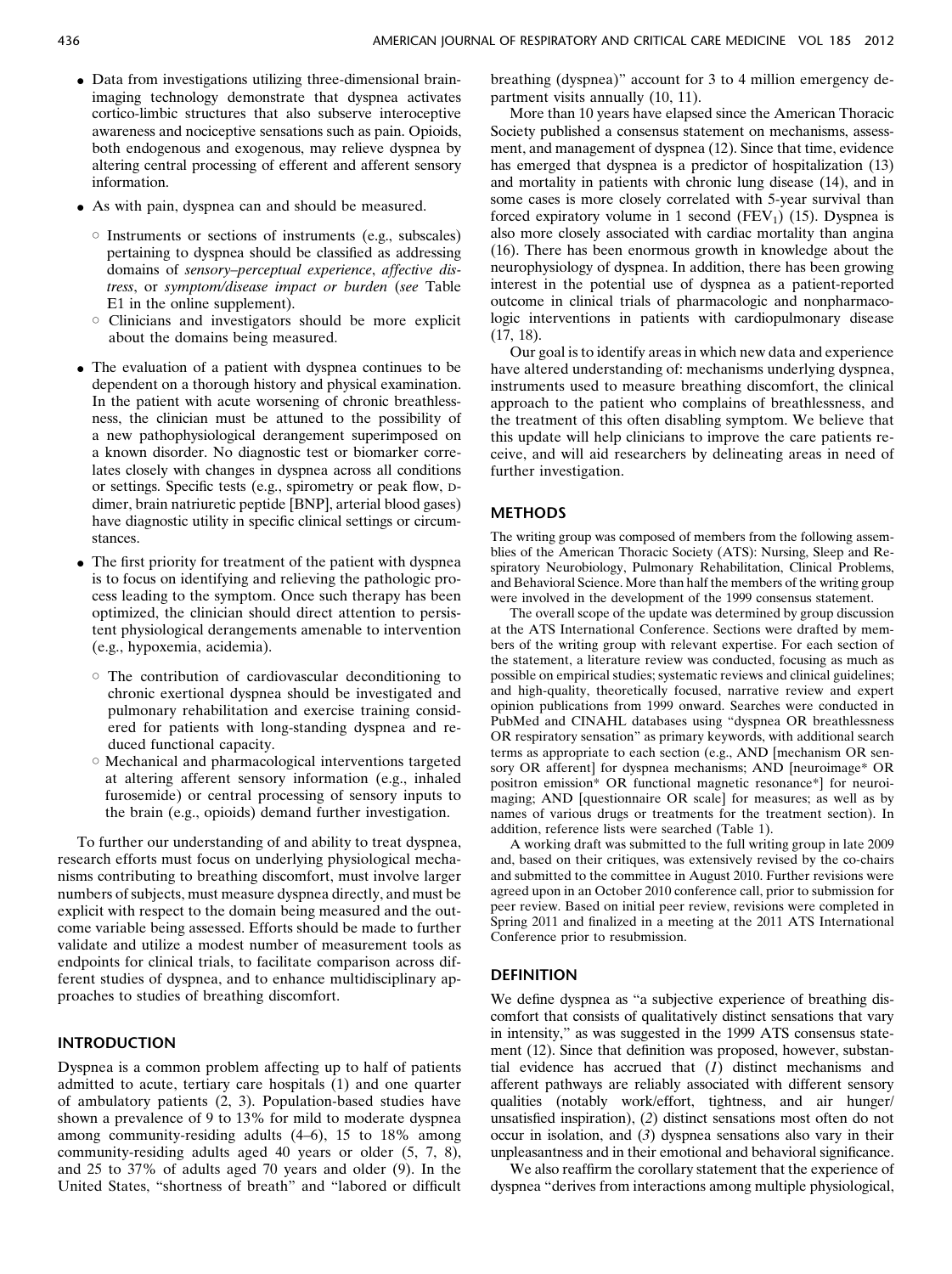#### TABLE 1. METHODS

| Methods Checklist                                                           | Yes | No |
|-----------------------------------------------------------------------------|-----|----|
| Panel assembly                                                              |     |    |
| • Included experts from relevant clinical and non-clinical disciplines      | х   |    |
| • Included individual who represents views of patients and society at large |     | Χ  |
| • Included methodologist with documented expertise                          |     | X  |
| Literature review                                                           |     |    |
| • Performed in collaboration with librarian                                 |     | X  |
| • Searched multiple electronic databases                                    | X   |    |
| • Reviewed reference lists of retrieved articles                            | X   |    |
| Evidence synthesis                                                          |     |    |
| • Applied pre-specified inclusion and exclusion criteria                    |     | X  |
| • Evaluated included studies for sources of bias                            | х   |    |
| • Explicitly summarized benefits and harms                                  |     | X  |
| • Used PRISMA* to report systematic review                                  |     | х  |
| $\bullet$ Used GRADE <sup>†</sup> to describe quality of evidence           |     | х  |
| Generation of recommendations                                               |     |    |
| • Used GRADE to rate the strength of recommendations                        |     | Х  |

\* See Reference 292.

<sup>†</sup> See Reference 293.

psychological, social, and environmental factors, and may induce secondary physiological and behavioral responses," (12) but we emphasize strongly that dyspnea per se can only be perceived by the person experiencing it. Perception entails conscious recognition and interpretation of sensory stimuli and their meaning. Therefore, as is the case with pain, adequate assessment of dyspnea depends on self-report.

Because dyspnea is a symptom (i.e., perception of an abnormal or distressing internal state), it must generally be distinguished from signs that clinicians typically invoke as evidence of respiratory distress, such as tachypnea, use of accessory muscles, and intercostal retractions (19–23). Within the definition of dyspnea, we have avoided using terms such as "difficult," "labored," or "heavy" breathing because they may or may not characterize the experience of a particular patient at a given point in time. Distinctive sensory qualities are important in considering the physiological mechanisms underlying the breathing discomfort, but the definition of dyspnea should be neutral with respect to any particular quality.

Dyspnea is a complex symptom that potentially warns of a critical threat to homeostasis and thus frequently leads to adaptive responses (such as resting or seeking medical care). Protracted or intractable dyspnea causes suffering and impaired performance and quality of life. For most patients, dyspnea begins with a physiological impairment that leads to the stimulation of pulmonary and extrapulmonary afferent receptors (Table 2) and the transmission of afferent information to the cerebral cortex, where the sensation is perceived as uncomfortable or unpleasant (24–26). Although distinct afferent pathways may be stimulated in some laboratory investigations, clinically, it is more common that multiple afferent inputs contribute to the sensation(s) experienced by patients, and it is unlikely that any laboratory stimulus reproduces exactly what patients perceive (27, 28). There is evidence that different physiological derangements lead to qualitatively different sensations (27, 29–32), and attention to these qualities may be helpful in the evaluation of the cause and treatment of the patient's discomfort.

Having perceived the symptom, the individual evaluates its personal meaning. Depending on the circumstances in which breathing discomfort occurs and the history of similar sensations, breathlessness may be perceived as a threat associated with anxiety, fear, or depression, and it may be viewed as a sign of disease. The individual may avoid activities that precipitate the symptom, thereby becoming more sedentary and increasingly unfit (33). The high prevalence of anxiety and depression in patients with chronic cardiopulmonary diseases likely contributes to the

degree of disability associated with dyspnea (34, 35), although highly motivated patients may "work through" breathing discomfort and remain active.

Humans are social animals, and the environment in which they live often has a significant effect on how they perceive their capabilities and their self-concepts. With encouraging support from family, friends, and health care providers, symptoms may not seem so bad, and disabilities may be overcome or ameliorated. Alternatively, social isolation or withdrawal may breed discouragement, frustration, loneliness, or depression, which may further decrease functional performance and quality of life. Without the support to stay active, a patient's expectations may be low, and cardiovascular deconditioning may develop, which leads to additional physiological impairments, worsening symptoms, and declining performance (33).

## NEUROPHYSIOLOGICAL MECHANISMS

Sensory information from the respiratory system activates regions of the cerebral cortex to produce the perception of dyspnea. We know far less about the neurophysiology of dyspnea than we know about vision, hearing, or even pain. Dyspnea comprises several different uncomfortable respiratory sensations (27, 29, 36–38) that are distinct in the sense that subjects describe them differently, and they can be varied independently with physiological interventions. Thus, we infer that they arise from different sensory mechanisms.

#### Sources of Sensory Afferent Information

Sensory afferent sources available for respiratory sensation (e.g., reviewed in References 24–26, 39–41) are summarized in Table 2. In addition to traditionally defined sensory afferents, information on the state of respiration is available from respiratory motor areas of the brain, which can send an ascending copy of their descending motor activity to perceptual areas (corollary discharge). The role of corollary discharge has been well described in the limb motor control literature (42–44). The respiratory motor system, however, is unusual in having both automatic (brainstem) and voluntary (cortical) sources of motor command; corollary discharge from these different sources probably gives rise to different sensations.

## Qualities of Dyspnea

Work/effort. From the 1960s through the 1980s, it was widely believed that the sense of respiratory effort/work was responsible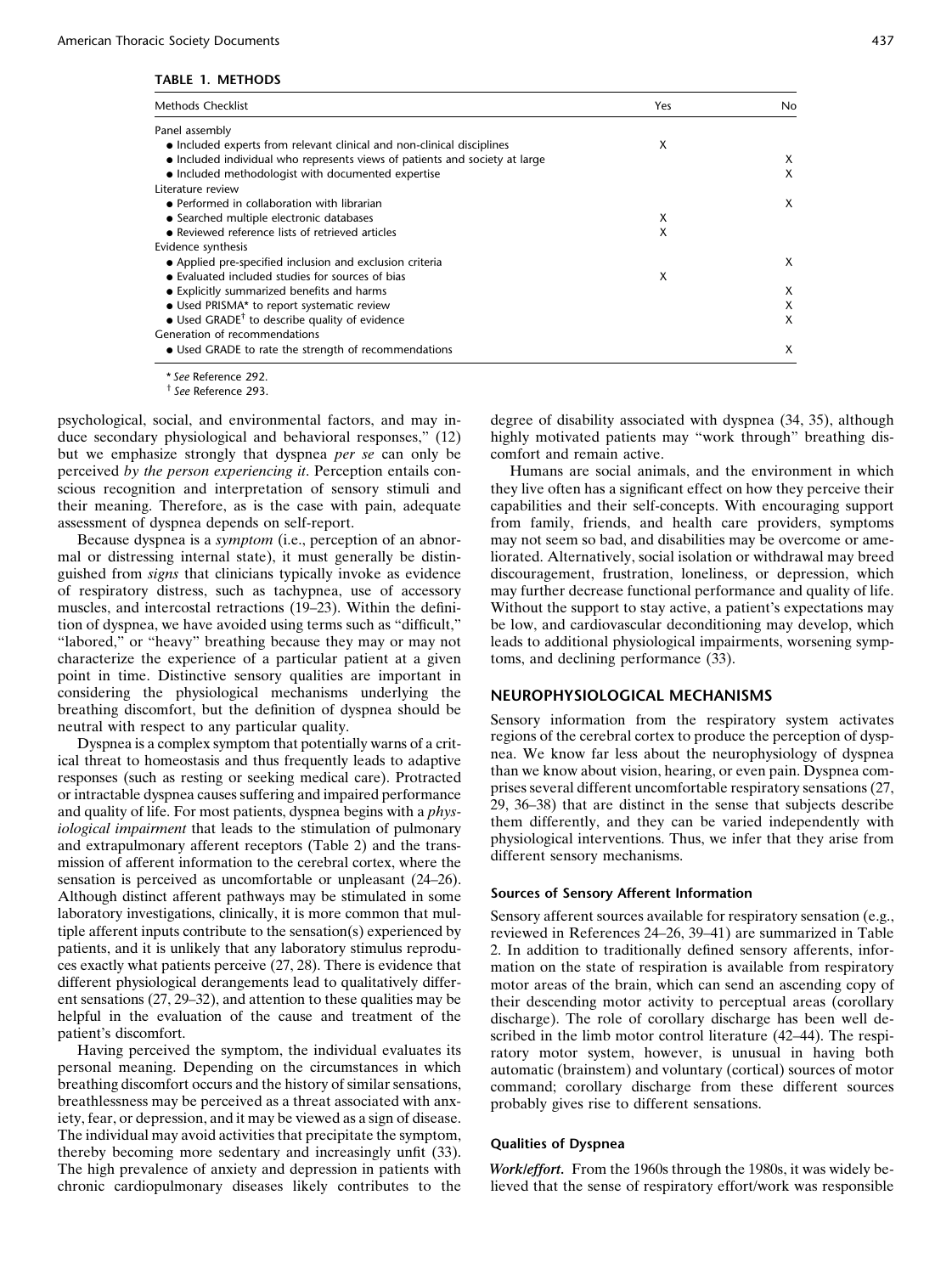|  |  | TABLE 2. POSSIBLE AFFERENT SOURCES FOR RESPIRATORY SENSATION* |  |
|--|--|---------------------------------------------------------------|--|
|  |  |                                                               |  |

| Source of Sensation                                                                | Adequate Stimulus                                                                                                                 |
|------------------------------------------------------------------------------------|-----------------------------------------------------------------------------------------------------------------------------------|
| Medullary respiratory corollary discharge                                          | Drives to automatic breathing (hypercapnia, hypoxia, exercise)                                                                    |
| Primary motor cortex corollary discharge                                           | Voluntary respiratory drive                                                                                                       |
| Limbic motor corollary discharge                                                   | Emotions                                                                                                                          |
| Carotid and aortic bodies                                                          | Hypercapnia, hypoxemia, acidosis                                                                                                  |
| Medullary chemoreceptors                                                           | Hypercapnia                                                                                                                       |
| Slowly adapting pulmonary stretch receptors Lung inflation                         |                                                                                                                                   |
|                                                                                    | Rapidly adapting pulmonary stretch receptors Airway collapse, irritant substances, large fast (sudden) lung inflations/deflations |
| Pulmonary C-fibers (J-receptors)                                                   | Pulmonary vascular congestion                                                                                                     |
| Airway C-fibers                                                                    | Irritant substances                                                                                                               |
| Upper airway "flow" receptors                                                      | Cooling of airway mucosa                                                                                                          |
|                                                                                    | Muscle spindles in respiratory pump muscles Muscle length change with breathing motion                                            |
| Tendon organs in respiratory pump muscles                                          | Muscle active force with breathing motion                                                                                         |
| Metaboreceptors in respiratory pump muscles Metabolic activity of respiratory pump |                                                                                                                                   |
| Vascular receptors (heart and lung)                                                | Distention of vascular structures                                                                                                 |
| Trigeminal skin receptors                                                          | Facial skin cooling                                                                                                               |
| Chest wall joint and skin receptors                                                | Tidal breathing motion                                                                                                            |

\* Reviewed, for example, in References 24–26 and 39–41.

for all dyspnea (e.g., see Reference 45), an idea that has been disproved (46–48). Nonetheless, an uncomfortable sense of respiratory "work" and "effort" is commonly reported by patients with conditions such as asthma, chronic obstructive pulmonary disease (COPD), and diseases that impair respiratory muscle performance (27, 31, 32). Respiratory muscle afferents project to the cerebral cortex, and subjects report sensations localized to respiratory muscles when the work of breathing is high (49). Perceptions of work and effort probably arise through some combination of respiratory muscle afferents and perceived cortical motor command or corollary discharge (50). Similar mechanisms give rise to sensations of work and effort from exercising limb muscles (reviewed in References 42 and 51).

During exercise, a variety of physiological adaptations match alveolar ventilation to metabolic demand in healthy, normal persons. As the intensity of exercise increases, individuals generally become aware that breathing requires more work or effort, much as they become aware that exercising limb muscles are working harder. Until the physiological capacity to match ventilation to metabolic demand is approached, afferent mechanoreceptor feedback signals that breathing is appropriate to the prevailing respiratory drive, and breathing distress is minimal (52, 53). As long as sensations of increased work or effort in breathing and the achieved ventilation are consistent with expected responses to exercise, they are not necessarily unpleasant (52, 53), and may not even be the primary reason for stopping. However, breathing discomfort is much greater in patients with cardiopulmonary disease and frequently limits exercise (52).

Perception of breathing effort or work can be produced in the laboratory by external resistive or elastic loads (e.g., 37, 54–57), by volitional hyperpnea (e.g., 54, 58, 59), or by weakening the respiratory muscles via changes in operating length, fatigue, or partial neuromuscular blockade (60–62). With weakened respiratory muscles, the requirement for motor command is increased, and the perception of inspiratory force, effort, and work can be substantially magnified (54, 60, 61, 63), even in the absence of an increase in ventilation. It is likely that simultaneous information from muscle afferents focuses and calibrates sensation from corollary discharge (42, 64). However, there is no evidence, as yet, that experimental alterations adequately reproduce the sensations experienced by patients with cardiopulmonary disease.

Tightness. "Tightness" is commonly experienced during bronchoconstriction (27, 65–69). Some studies suggest that chest tightness is the dominant experience in the early stages of an asthma attack, but as airway narrowing worsens, patients also report

work/effort and air hunger/unsatisfied inspiration (65, 68). Bronchoconstriction gives rise to both a sense of tightness and added physical work of breathing (65, 70); however, blocking pulmonary afferents can diminish tightness (71). In laboratory studies, the relationship between  $FEV<sub>1</sub>$  and dyspnea intensity in patients with asthma depends on the particular bronchoprovocation agent used, but descriptions of sensory quality are similar (72). In contrast, patients with asthma are more likely to report tightness and less likely to report increased work or effort during methacholine-evoked bronchoconstriction than when exposed to large external resistive loads (68) or during cardiopulmonary exercise testing (73). Mechanical ventilation can eliminate the sense of excessive respiratory work but does not diminish tightness (74). There is also evidence in patients with asthma that perception of increased work/effort does not respond as rapidly as tightness to treatment with nebulized albuterol (67), suggesting that work/effort may be more related to increased respiratory motor output needed to overcome airflow obstruction (e.g., due to inflammation), whereas tightness may be more specifically related to stimulation of airway receptors. Together, these findings suggest that tightness arises from pulmonary afferents rather than being a work-related sensation.

Air hunger/unsatisfied inspiration. A perception of not getting enough (or of needing more) air, which has been variously labeled as air hunger, unsatisfied inspiration, or an unpleasant urge to breathe, can be induced experimentally by increasing inspiratory drive (e.g., with exercise, hypercapnia, or hypoxia), especially if the capacity to satisfy the increased ventilatory demand is limited. As the demand for ventilation exceeds the capacity to provide it (which occurs only at very high levels of exercise in healthy individuals but is common in patients with cardiopulmonary or neuromuscular disease), a state of imbalance develops between the motor drive to breathe, as sensed via corollary discharge, and afferent feedback from mechanoreceptors of the respiratory system. This becomes increasingly unpleasant and distressing. Various terms have been used to describe this imbalance, including length–tension inappropriateness (75), efferent–reafferent dissociation (76), neuroventilatory dissociation (77), afferent mismatch (78), neuromechanical uncoupling (52, 79, 80), or neuromuscular dissociation (53), but none fully captures the interplay among neurophysiological mechanisms.

Wright and Branscomb (81) proposed the term "air hunger" to describe severe respiratory discomfort evoked by strapping the chest and abdomen with broad adhesive tape during exercise and subsequently by using a device that limited tidal volume and respiratory rate during hypoxia. Other investigators have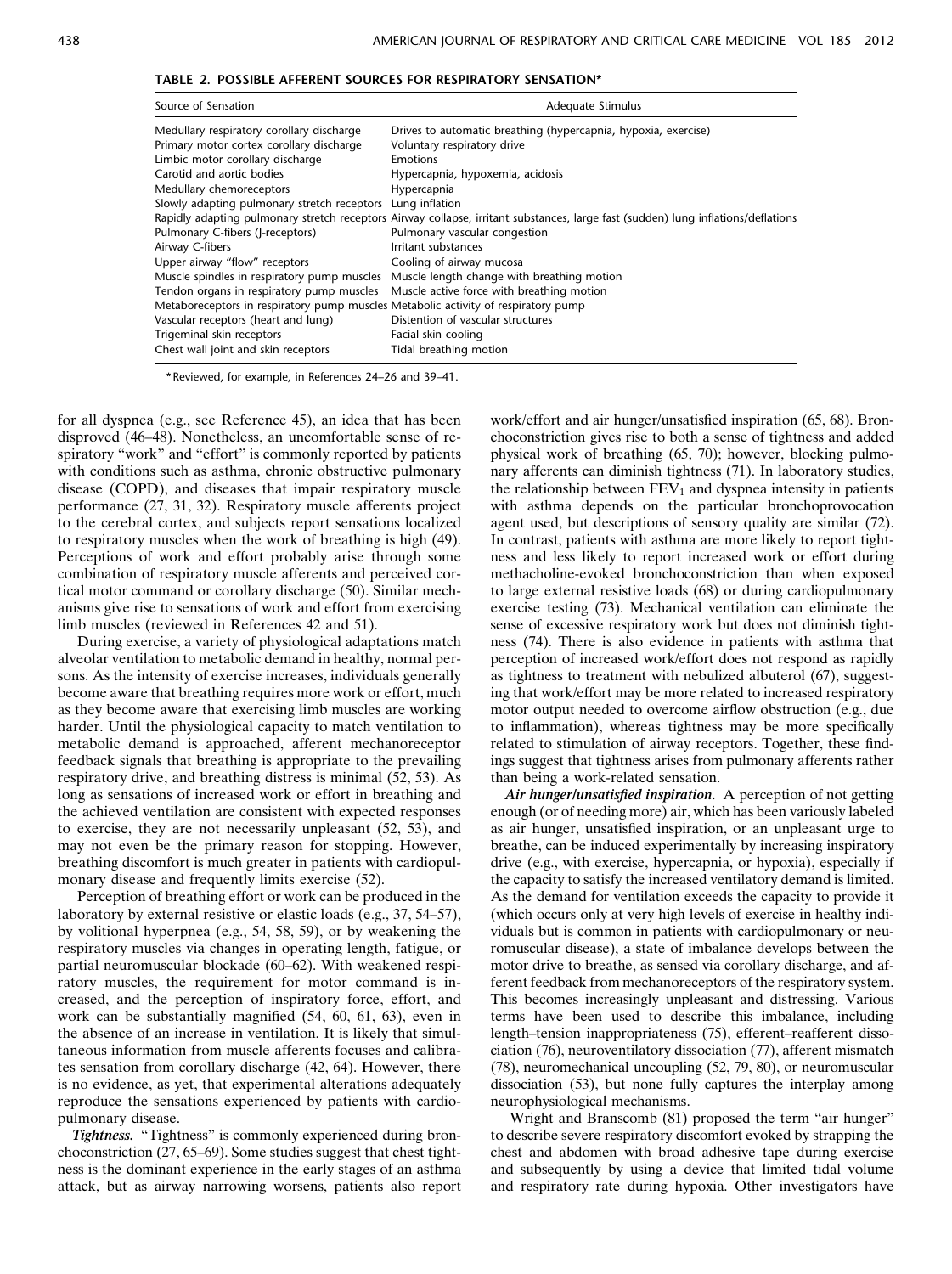replicated this effect by corseting the chest during exercise (82, 83), or limiting the volume available at the airway opening (46, 81, 84), giving rise to sensations of air hunger (82), inspiratory difficulty, or unsatisfied inspiration (83). Similar sensations have been reported during symptom-limited exercise testing by patients with restrictive (32) or obstructive (31, 32, 65) lung disease (in particular, when dynamic hyperinflation restricts inspiratory capacity among the latter) (31, 52, 53, 65, 66, 79, 85–88).

Air hunger/unsatisfied inspiration is intensified by stimuli that increase spontaneous ventilatory drive (84, 89, 90), such as hypoxia, hypercapnia, acidosis, and signals arising from exercise-related drive (91, 92), especially if ventilatory response is constrained (52, 53). The preponderance of evidence suggests that information on the spontaneous respiratory motor drive of the brainstem (induced, for example, by hypoxia or exercise) is conveyed to the cerebral cortex as corollary discharge (e.g., 47, 93, 94). When this is not matched by an adequate ventilatory response, individuals perceive air hunger/unsatisfied inspiration. In contrast, increased voluntary motor drive to respiratory muscles, which originates in the cerebral cortex (95, 96), predominantly evokes a perception of respiratory effort (58, 61), which, in healthy volunteers, is not as unpleasant as air hunger (97).

Mechanoreceptors in the lungs, airways, and chest wall provide afferent information about achieved pulmonary ventilation and can inhibit (relieve) air hunger/unsatisfied inspiration (98– 103). In animal models of emphysema, pulmonary stretch receptor discharge is decreased (104). Pulmonary stretch receptor activation alone provides potent relief (100), independent of vagal influences on inspiratory drive (105) and changes in alveolar and arterial blood gas concentrations (106, 107). Sensitization of pulmonary mechanoreceptors can reduce dyspnea, offering a potential therapy for intractable dyspnea (55, 108– 110). However, further research is needed to determine the clinical importance of these effects.

Evidence that chest wall mechanoreceptor feedback provides relief equal to that produced by pulmonary stretch receptors is equivocal. Some evidence suggests that relief of air hunger from lung and chest expansion is attenuated in lung transplant patients compared with heart transplant patients and healthy subjects, suggesting a greater role for pulmonary stretch receptors than chest wall receptors (103, 111). However, these studies were performed before it was discovered that transplanted lungs are re-innervated quickly, and thus may have overestimated the contribution of chest wall receptors (112).

Unsatisfied inspiration or air hunger is not specific to any particular disease or stimulus. It has been reported in quadriplegic patients in response to increased partial pressure of carbon dioxide  $(PCO<sub>2</sub>)$  (47), decreased tidal volume (100), or methacholine challenge  $(66)$ , as well as in response to increased  $PCO<sub>2</sub>$  in normal subjects undergoing neuromuscular blockade (46, 48). In addition, patients with asthma, COPD, interstitial lung disease, and idiopathic hyperventilation are significantly more likely than healthy control subjects to report perceptions of air hunger when recalling perceptions of breathing at the end of exercise (113). A consistent finding across experimental exercise and clinical studies is that patients with a variety of conditions (or normal subjects with chest wall corseting) report greater difficulty and discomfort during inspiration compared with expiration (inspiratory difficulty) (31, 32, 36, 52, 70, 79, 83, 85, 113, 114).

Naïve experimental subjects exposed to a variety of similar stimuli have chosen descriptors listed in Table 3 (37, 58, 83, 115). Although relatively few naïve subjects spontaneously use the terms "air hunger" or "unsatisfied inspiration," they commonly endorse those terms from a list of descriptors after exposure to appropriate stimuli. Patients with chronic cardiopulmonary disease tend to report sensations such as smothering, suffocating, not

TABLE 3. DESCRIPTORS FOR AIR HUNGER COMMONLY CHOSEN FROM LISTS

| Urge to breathe (115)        | Unsatisfied inspiration (83)           |
|------------------------------|----------------------------------------|
| Like breath hold (115)       | Feeling of suffocation (115)           |
| Starved for air (115)        | Need for more air (37)                 |
| Hunger for air (115)         | Breath does not go in all the way (37) |
| Breaths felt too small (115) | Cannot get enough air (58)             |
|                              |                                        |

Numbers in parentheses indicate reference numbers.

enough air, or inability to breathe when breathing is sufficiently distressing to provoke an emergency department visit, but commonly endorse air hunger when presented with a list of descriptors (114, 116).

Unexplained dyspnea is one of the hallmarks of panic disorder (117), and clustering of suffocating, smothering, and air hunger has been observed in patients with panic disorder  $(118–120)$  in response to breath-holding and  $CO<sub>2</sub>$  rebreathing (120) or challenge (119). Panic disorder is more common in patients with COPD than in the general population (121–123), but similar clustering of descriptors has been reported in patients with idiopathic hyperventilation (113) who do not have cardiopulmonary or neuromuscular disease. This suggests that, in susceptible individuals, air hunger may occur even in the absence of reduced ventilatory capacity. Factors such as excessive ventilatory drive or impaired perception of achieved ventilation may play a role. There also may be a role for increased sensitivity to  $CO<sub>2</sub>$  (which may, in turn, have a component of genetic predisposition) or excessive response to cerebral alkalosis or hypoxia due to hyperventilation-induced hypocapnia (118, 124).

Whatever term is used to characterize this cluster of related descriptors, it is not merely the awareness that breathing has increased, as that is not necessarily uncomfortable (93). Rather, it is a perception that the drive to breathe is not being matched by adequate pulmonary ventilation.

Other qualities of dyspnea. Qualities of clinical dyspnea are not limited to the foregoing categories. Rather, sensations of effort, tightness, and air hunger are more reliably characterized than others (e.g., rapid or heavy breathing) (36, 69, 97, 114, 125). In addition, the mechanisms described above do not provide a good explanation for dyspnea arising from vascular problems such as congestive heart failure and pulmonary hypertension. It seems plausible that pulmonary vascular receptors ("J-receptors") (126) play a role in this dyspnea, but only suggestive evidence is available at this time (127, 128). Other neural pathways may be identified in the future.

Summary of dyspnea qualities. Although multiple distinguishable sensations varying in intensity are central to the definition of dyspnea, these separate sensations seldom, if ever, occur in a pure or isolated fashion in the real world. Multiple uncomfortable sensations are often present in patients (27, 31, 32, 36, 114, 116, 125, 129–133) and together produce the overall perception of dyspnea, as described in THE DYSPNEIC PATIENT: CONNECTING PATH-OPHYSIOLOGY TO NEURAL MECHANISM. Even laboratory stimuli designed to be specific generally stimulate more than one afferent pathway. Assessment of perceived sensory qualities with magnitude scales, rather than binary choice (114, 116, 125), may be more sensitive in picking up qualities of sensation, but in general reports of dyspnea are not as consistent as, for example, reports of colors or sounds.

#### Cerebral Processing of Dyspnea

Neuroimaging. In recent years, three-dimensional brain mapping techniques such as positron emission tomography (PET) and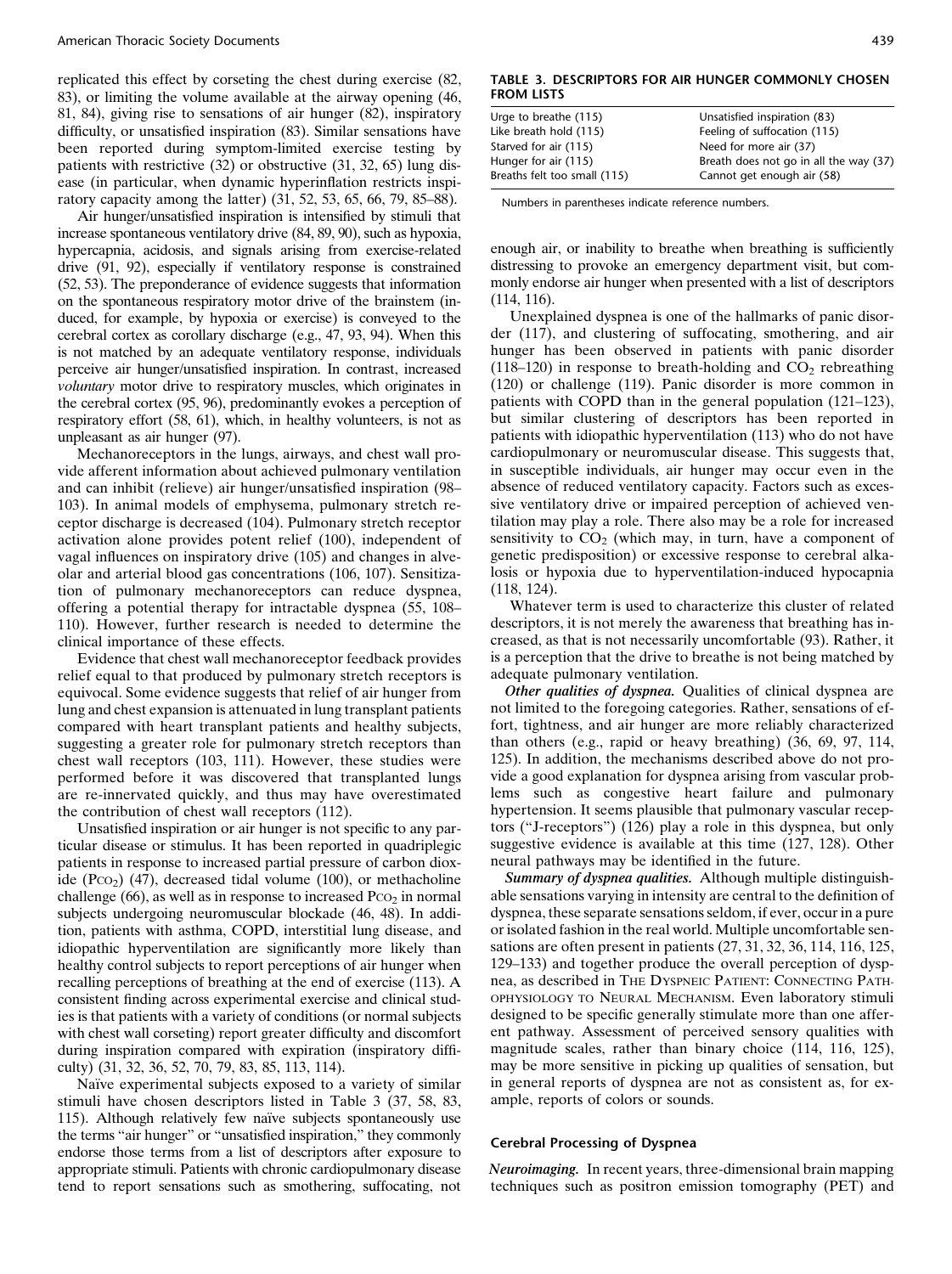functional magnetic resonance imaging (fMRI) have been used to infer neural activation from changes in cerebral blood flow. Specific brain regions activated during laboratory-generated dyspnea have been identified in healthy subjects. It is likely that these methods will eventually extend to studies in patients with dyspnea.

These methods yield impressive images, but the design, analysis, and interpretation of studies is complex, and conclusions should be accepted with caution. Inferring dyspnea-related activity can be problematic, as some respiratory interventions, such as acute hypercapnia, can alter cerebral blood flow independently of neural activation. Images depend on comparisons of signals in different states, so that selection of the control condition contributes as much to the image as the test condition. Nonetheless, some important conclusions can be drawn from several studies that have produced similar results using different approaches. A core pattern has emerged: dyspnea activates cortico-limbic structures (134–143) that also subserve interoceptive awareness of homeostatic threats such as thirst and hunger (144–148) or pain (134, 137–140, 149–152). Recent reviews provide a comprehensive analysis of both the power and limitations of these techniques (141, 153).

Using PET imaging of the forebrain, Banzett and coworkers (134) reported that air hunger, induced in healthy subjects by constraining ventilation during constant mild hypercapnia, resulted in a strong activation of the right anterior insular cortex. This study controlled for both the effect of reducing ventilation and for arterial  $PCO<sub>2</sub>$ , a powerful modulator of cerebral blood flow. In another PET study, Peiffer and colleagues (138) used a different stimulus—inspiratory resistive loading—to induce respiratory discomfort in healthy participants, and reported activations in the right anterior insula and cerebellum; however, a difference in arterial  $PCO<sub>2</sub>$  between experimental and control states was a possible confounding factor.

Evans and coworkers (137) used the same mild-hypercapnia/ restricted ventilation stimulus as in the initial study by Banzett and colleagues, but used fMRI to image the whole brain (Figure 1). Advantages of fMRI included coverage of the entire brain, greater spatial resolution, and lack of ionizing radiation, permitting control experiments in the same subjects. Evans and coworkers (137) also detected anterior insular activation  $(R > L)$ with additional limbic and paralimbic activations, notably in the cingulate gyrus and amygdala. Midline cerebellar activation was also present.

The cerebral regions activated in these initial dyspnea imaging studies were similar to those seen with somatic pain by other investigators (151, 152, 154), except for the amygdala, which is activated in visceral pain (155, 156). Clearly dyspnea and pain are different, and it seems likely that the activations evoked by dyspnea and pain differ in detail. Imaging both dyspnea and pain in the same subjects with fMRI might provide sufficient added resolution to distinguish differences in the anatomic regions of activation. However, the only such study performed to date (140) failed to identify a difference in location of activation between thermal skin pain and respiratory discomfort induced by brief inspiratory loads.

Interoceptive awareness of homeostatic threats such as thirst (157) and hunger (158) may demand behavioral action (143– 148) motivated by emotions such as anxiety and fear (159) that are associated with limbic activations (e.g., in the amygdala and anterior insula) (160). Fear and anxiety also may give rise to or amplify dyspnea. A few investigators have begun to look at the cerebral correlates of the interaction between emotion and respiratory sensation. Increased insular activation has been noted in patients with idiopathic hyperventilation compared with normal, healthy control subjects exposed to repeated transient



Figure 1. Functional magnetic resonance images showing cerebral activations correlated with the experience of strong air hunger in healthy subjects. The test condition consisted of low tidal volume controlled ventilation during mild hypercapnia; the baseline comparison condition used the same level of hypercapnia but with high tidal volume (subjects reported little or no discomfort at baseline). The strongest activation is in the right anterior insula, indicated by the blue crosshairs; this activation has been shown in a number of studies. Other activations can be seen in the left anterior insula, anterior cingulate, supplementary motor area, prefrontal cortex, and cerebellum. Not visible in this figure, but reported in the same study was activation of the amygdala. Most of these regions fall in the category of limbic/paralimbic, and overlap with activations seen during pain, thirst, fear, and hunger. Reproduced and adapted with permission from Reference 137.

inspiratory occlusions (161). Viewing photographs that stimulate negative emotions when brief inspiratory loads are applied has been reported to increase activations of the right anterior insula as well as increasing activation of an extension of the amygdala not previously associated with dyspnea (139). In contrast, decreased insular activation has been found after opiate administration (162), in patients with obstructive sleep apnea exposed to inspiratory loads (163), and in patients with congenital central hypoventilation syndrome exposed to hypercapnia (164) or hypoxia (165).

Although neuroimaging studies provide indirect evidence of differential neural activation, they have the potential to help delineate sensory from affective components of dyspnea and improve understanding of the impact of emotional, cognitive, and experiential processes occurring alongside this symptom. Over the long run, results of neuroimaging studies may contribute to developing more effective therapeutic strategies for the dyspneic patient.

#### Opioid Modulation of Dyspnea

There is good evidence that opioid drugs reduce dyspnea (see EVALUATION AND TREATMENT). Laboratory studies in healthy subjects show that opioids reduce the discomfort of air hunger (166) but not the discomfort of work or effort (167). Opioids likely act both by depressing spontaneous respiratory drive (thus reducing corollary discharge), and by modulating cortical activity, as they do in pain. Decreased insular activation in response to breath-holding has been observed after opiate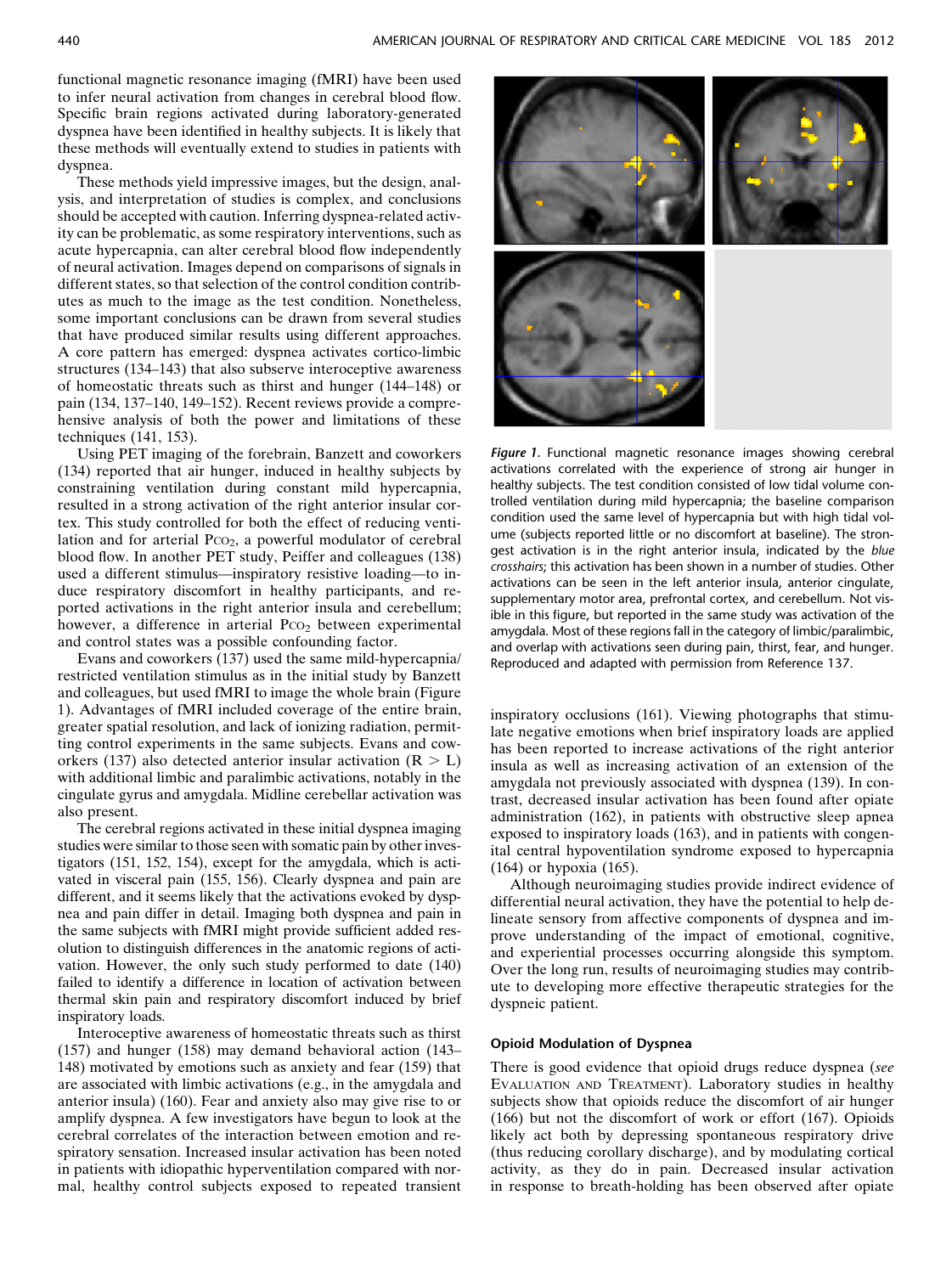administration (162), and it is possible that further imaging experiments will ascertain the sites of opiate action.

Several studies have examined the possibility that endogenous opioids may modulate dyspnea (168–172). Randomized, double-blind, crossover administration of the opioid antagonist, naloxone versus placebo has been used with healthy subjects during laboratory stimuli (170, 171) and in patients with COPD during exercise (168, 172). Results have been mixed. One study of healthy subjects breathing freely during hypercapnia found a significant increase of both VE and "difficulty breathing" with naloxone compared with placebo (170). Another study found  $\frac{1}{2}$  increases in the breathlessness–V $\sigma_2$  regression slope (the primary endpoint) as well as in peak and mean breathlessness ratings throughout high-intensity constant work treadmill exercise with naloxone compared with placebo; other ventilatory parameters and  $\beta$ -endorphin immunoreactivity were equivalent across conditions (172). However, two other studies found no effect of naloxone on respiratory sensation (168, 171). Interpretation and comparisons between these studies are complicated by methodological differences (e.g., sample composition, physiological stimuli, endpoints, naloxone dose, and how dyspnea was measured).

## The Dyspneic Patient: Connecting Pathophysiology to Neural Mechanism

To provide an example connecting impaired respiratory function with the neurophysiological mechanisms discussed above, we consider a typical patient with COPD who is not dyspneic at rest but who becomes dyspneic when walking (173). When walking at a normal pace, our patient is likely to experience greater brainstem drive to breathe than a healthy subject. At the same time, increased airflow resistance and alterations in chest wall geometry lead to additional work of breathing. Afferent feedback from proprioceptors and metaboreceptors in the respiratory muscles is perceived as excessive respiratory work or effort. Deconditioning of locomotor muscles leads to increased metabolic byproducts of exercise and, consequently, increased drive to breathe.

Expiratory flow limitation and the accompanying dynamic hyperinflation force the inspiratory muscles to operate at a shorter, disadvantageous sarcomere length. This puts the inspiratory muscles at a mechanical disadvantage, potentially adding a functional restrictive defect over and above the underlying obstructive mechanics (52, 53, 79), and increasing the amount of motor command required for a given ventilation (174). Increased corollary discharge likely gives rise to sensations of respiratory effort (50), especially during inspiration (inspiratory difficulty) (31, 32, 36, 83), air hunger, or both, depending on the source of motor command.

As our patient begins to walk uphill, ventilatory drive increases further. The resulting increase in ventilation produces further dynamic hyperinflation, and the desired tidal volume begins to approach inspiratory capacity, at which point the only way to increase minute ventilation is by increasing breathing frequency, which comes at the cost of greater deadspace ventilation (175) and decreased dynamic compliance. Our patient is no longer able to match ventilation to the prevailing respiratory drive. Pulmonary stretch receptors, and perhaps chest wall proprioceptors, report this shortfall. If asked, our patient would likely use terms that have been grouped under the headings inspiratory difficulty ("Breathing in requires effort"; "My breath does not go in all the way") and unsatisfied inspiration ("I feel a need for more air" or "I cannot get enough air in") by O'Donnell and coworkers (83), at least some of which are similar to descriptors grouped by other investigators as air hunger

(27, 37). Analogous shortfall of ventilation under laboratory conditions (in the absence of increased respiratory muscle demand) produces a sensation classified as air hunger, but in our patient, sensations of air hunger or unsatisfied inspiration are experienced together with sensations of work or effort, and with increasing awareness that breathing has become unpleasant and distressing (129).

## DYSPNEA MEASUREMENT

As with pain, dyspnea can and should be measured to assess it adequately. In the 1999 statement (12), several validated measures were cataloged, but relatively little attention was paid to which domain(s) or dimension(s) of the symptom a given instrument measured. This may have left an impression that the choice of a dyspnea measure was somewhat arbitrary. In actuality, there are important differences in what instruments measure (e.g., one instrument may ask what breathing feels like, whereas another may ask how distressing it is or how it impacts performance or quality of life), the rating task (i.e., what patients or research subjects are instructed to rate), and whether measurements are real-time or involve recall of a specific episode, some defined interval, or how things usually are.

The number and diversity of dyspnea measures makes any comprehensive critical synthesis difficult, as has been noted in several systematic reviews (176–178). Dorman and colleagues (176) categorized measures as pertaining to "severity of breathlessness," "descriptions of breathlessness," and measures of "functional impact or limitations associated with breathlessness" (p. 181). Bausewein and coworkers (177) categorized measures as specific to breathlessness versus multidimensional disease-specific measures of symptoms and other domains (e.g., physical, psychosocial, or spiritual functioning). Johnson and colleagues categorized measures primarily according to whether they were unidimensional or multidimensional (178). Others have suggested categorizations of intensity or severity, situational or functional impact, effects on health-related quality of life or health status, and qualitative descriptors (179, 180).

We propose that instruments or sections of instruments (e.g., subscales) pertaining to dyspnea should be classified as pertaining to domains of sensory–perceptual experience, affective distress, or symptom/disease impact or burden (Table 4). These categories are in alignment with the definition of dyspnea, but are not mutually exclusive. Many instruments measure more than one domain. Greater clarity about what domain(s) an instrument measures will aid clinicians and researchers in selecting measures appropriate to their specific needs.

Sensory–perceptual measures (what breathing "feels like" to the patient or research participant) include ratings of intensity or sensory quality. Often, though not always, ratings involve one or more separate single-item scales, such as visual analog scales (181–183), Borg ratings (184, 185), Likert-type ratings (186), or numerical (e.g., 0–10) rating scales (187).

Measures of affective distress may use single- or multiple-item scales. Affective distress can pertain to either a perception of immediate unpleasantness or to a cognitive–evaluative response to or judgment about the possible consequences of what is perceived (144, 145, 151, 152). There is experimental evidence that immediate unpleasantness of pain is at least potentially distinguishable from its intensity (188), and results of several studies suggest this also may be the case for dyspnea (97, 139, 189). A few studies have focused on discriminating the affective response from the intensity of respiratory sensation (139, 189–194).

Most real-time dyspnea measures have used a single scale and have not distinguished whether the scale measured intensity, unpleasantness, or distress. Patients rating pain on a single-item scale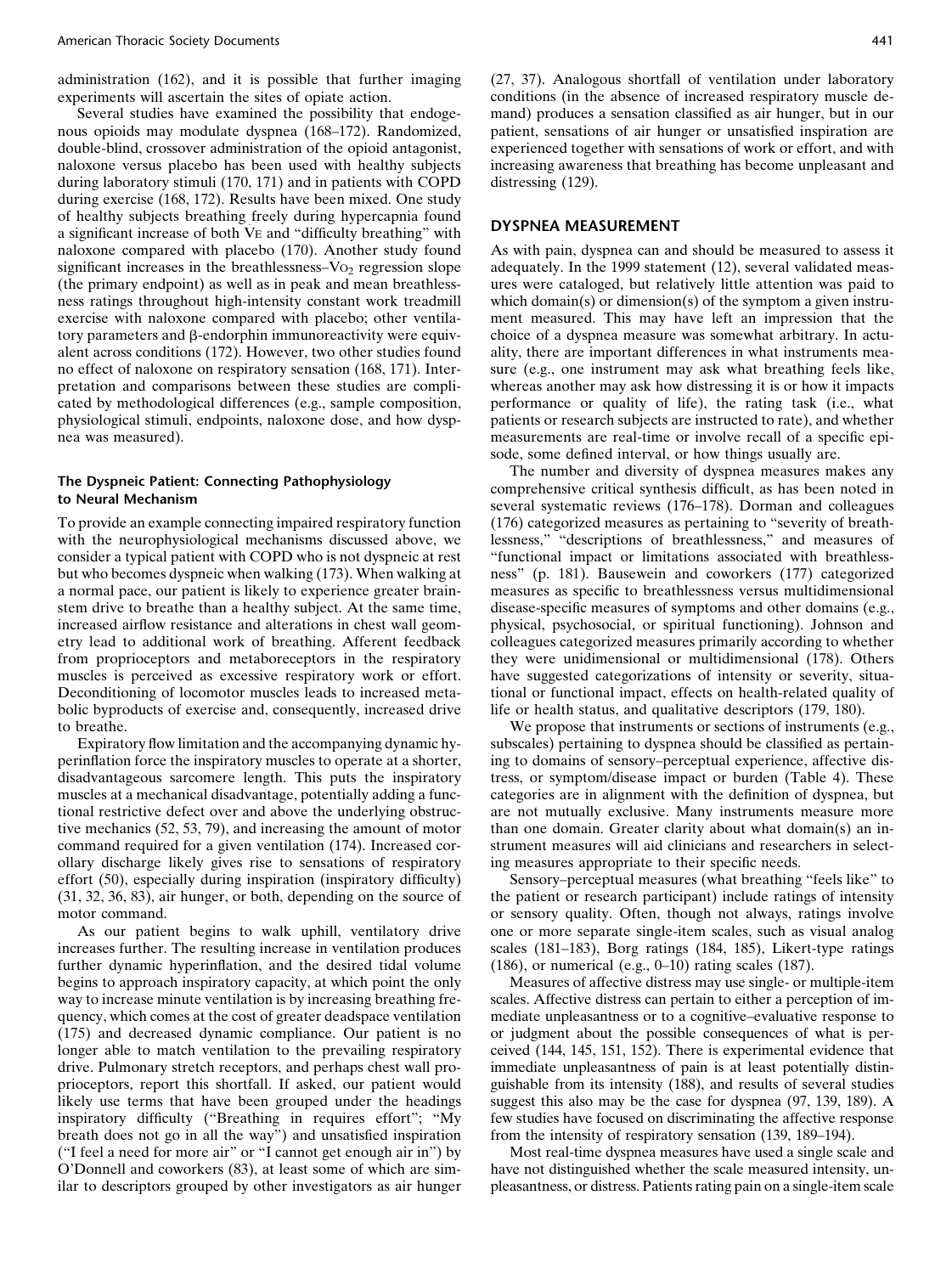| Domain                        | Definition                                                                                                                                                         | Examples*                                                                                                                                                                                                       |
|-------------------------------|--------------------------------------------------------------------------------------------------------------------------------------------------------------------|-----------------------------------------------------------------------------------------------------------------------------------------------------------------------------------------------------------------|
| Sensory-perceptual experience | Measures of what breathing feels like to the patient or<br>research subject.                                                                                       | Single item ratings of intensity (e.g., Borg scale, VAS)<br>Descriptors of specific sensations/clusters of related sensations                                                                                   |
| Affective distress            | Measures of how distressing breathing feels. Focus can<br>be either immediate (e.g. unpleasantness) or evaluative<br>(e.g., judgments of meaning or consequences). | Single-item ratings of severity of distress or unpleasantness<br>Multi-item scales of emotional responses such as anxiety                                                                                       |
| Symptom impact or burden      | Measures of how dyspnea/breathlessness affects<br>functional ability, employment (disability), quality of life,<br>or health status.                               | Unidimensional rating of disability or activity limitation<br>(e.g., MRC scale)<br>Unidimensional or multidimensional ratings of functional ability<br>Multidimensional scales of quality of life/health status |

TABLE 4. DOMAINS OF DYSPNEA MEASUREMENT

Definition of abbreviations: MRC = Medical Research Council; VAS = visual analog scale.

\* Specific measures cataloged in Table E1.

tend to rate how distressing it is (195), but that is not necessarily the case for subjects rating pain (or dyspnea) in a laboratory. Thus, single-item ratings may contribute to difficulties in translating between laboratory and clinical research findings.

Impact measures (e.g., how breathing affects behaviors, beliefs, or values that matter to patients or society) generally involve multi-item scales, often across multiple dimensions, such as functional performance or disability, quality of life or health status, and psychosocial functioning. Impact measures, although very important, do not directly assess what breathing feels like. Conclusions about changes in dyspnea must be inferred from burden or impact measures, and such inferences may be confounded by changes in other symptoms (e.g., pain, fatigue, depression, or nonspecific emotional distress).

In general, sensory–perceptual measures and ratings of affective distress pertain to the magnitude of perceived sensation (or of the associated unpleasantness or emotional distress) for some specific stimulus condition (e.g., elastic or resistive loads,  $CO<sub>2</sub>$  or methacholine inhalation) or at some specific moment(s) in time. Specificity of stimuli is more characteristic of controlled experiments than of clinical presentations. The time-frame for ratings may be the present (e.g., right now or continuous real-time ratings), the immediate past (e.g., at the conclusion of an experimental session), or short-term recall of a particular episode (e.g., how breathing felt prior to seeking care).

In contrast, the time-frame for impact measures is commonly either some elapsed interval (e.g., since the last visit to a health care provider or over the past week to month) or an unspecified interval (e.g., an implicit comparison against what is usual for the patient). For some impact/burden measures, item-level scaling pertains to how frequently (e.g., how much of the time) an impact occurs, not how intense it is.

Whatever instrument is used must be adequately described. Adequate description includes specifying what the individual was asked to rate (e.g., sense of unsatisfied inspiration or of breathing work, distress or anxiety, etc.) and the direction and verbal anchors of the scale (e.g.,  $0 =$  none;  $10 =$  most imaginable).

To demonstrate the potential utility of the proposed categorization to facilitate such description, we used it to characterize all measures that were cataloged in the original ATS consensus statement (12) or in recent systematic reviews (176–178), and others for which data are available in peer-reviewed publications (Table E1). Inclusion of a measure in the online supplement is not intended as endorsement, nor do we suggest that any particular category or scale type is intrinsically "better" than any other. What matters is that dyspnea is measured when it is possible to do so.

Most measures were developed prior to the publication of the ATS consensus definition (12). Most relate to some part or parts of that definition, but none measures all aspects or domains implied in the definition. Measures should be chosen based on considered judgment about the alignment of questionnaire content

with the aspects or domains of dyspnea that are most relevant to clinical or research objectives. We believe that the classification scheme we are recommending will facilitate comparisons across physiological, clinical, and translational studies as well as communication among clinical practitioners, researchers, and patients about which aspects of dyspnea are being measured.

#### EVALUATION AND TREATMENT

#### Evaluation

From the standpoint of clinical evaluation, there are two major categories of patients with dyspnea: those with new onset of breathing discomfort for whom the underlying cause of dyspnea has not yet been determined; and those with known cardiovascular, respiratory, or neuromuscular disease who are experiencing worsening dyspnea. For the former, evaluation is focused on discovering an underlying abnormality or diagnosis; for the latter, the goal is to discern whether there is deterioration of a known disorder or emergence of a new problem.

The general approach to the evaluation of the patient with dyspnea has not changed significantly from the 1999 ATS statement (12), and is detailed in general textbooks (196). In a patient with new onset of dyspnea, the history and physical examination remain the mainstays of diagnostic evaluation. Among those for whom diagnosis remains elusive and unexplained, specialty referral (e.g., pulmonologist, cardiologist, or multidisciplinary dyspnea clinic) may help identify a potentially treatable underlying cause (197–199). A categorization of mechanisms and clinical conditions associated with dyspnea is shown in Table 5 (196). In most cardiopulmonary diseases, both increased ventilatory demand and altered ventilatory mechanics are present in varying degrees. However, in some nonpathological circumstances (e.g., at altitude or during pregnancy), increased drive predominates.

In addition to laboratory, radiographic, and clinical studies, the words or phrases patients use to describe the quality of the breathing discomfort (Table 3) may provide insight into the underlying pathophysiological mechanisms (27, 29–32, 36). Chest tightness may be relatively specific for dyspnea due to bronchoconstriction (30, 67, 68, 74, 132). Sensations of "air hunger" and "inability to get a deep breath," which probably represent the combined effects of increased drive to breathe and limited tidal volume, are commonly seen in association with dynamic hyperinflation (31, 86) and other conditions characterized by restrictive mechanics (e.g., heart failure or pulmonary fibrosis). Sensations of effort, suffocation, and rapid breathing have been found to characterize  $CO<sub>2</sub>$ -induced panic attacks in patients diagnosed with panic disorder (119), but are nonspecific (200). There also may be linguistic and cultural differences in how patients characterize their symptoms (201–203), especially symptoms of affective distress (201), and some patients have difficulty grasping the concept of "quality" of their breathing sensations.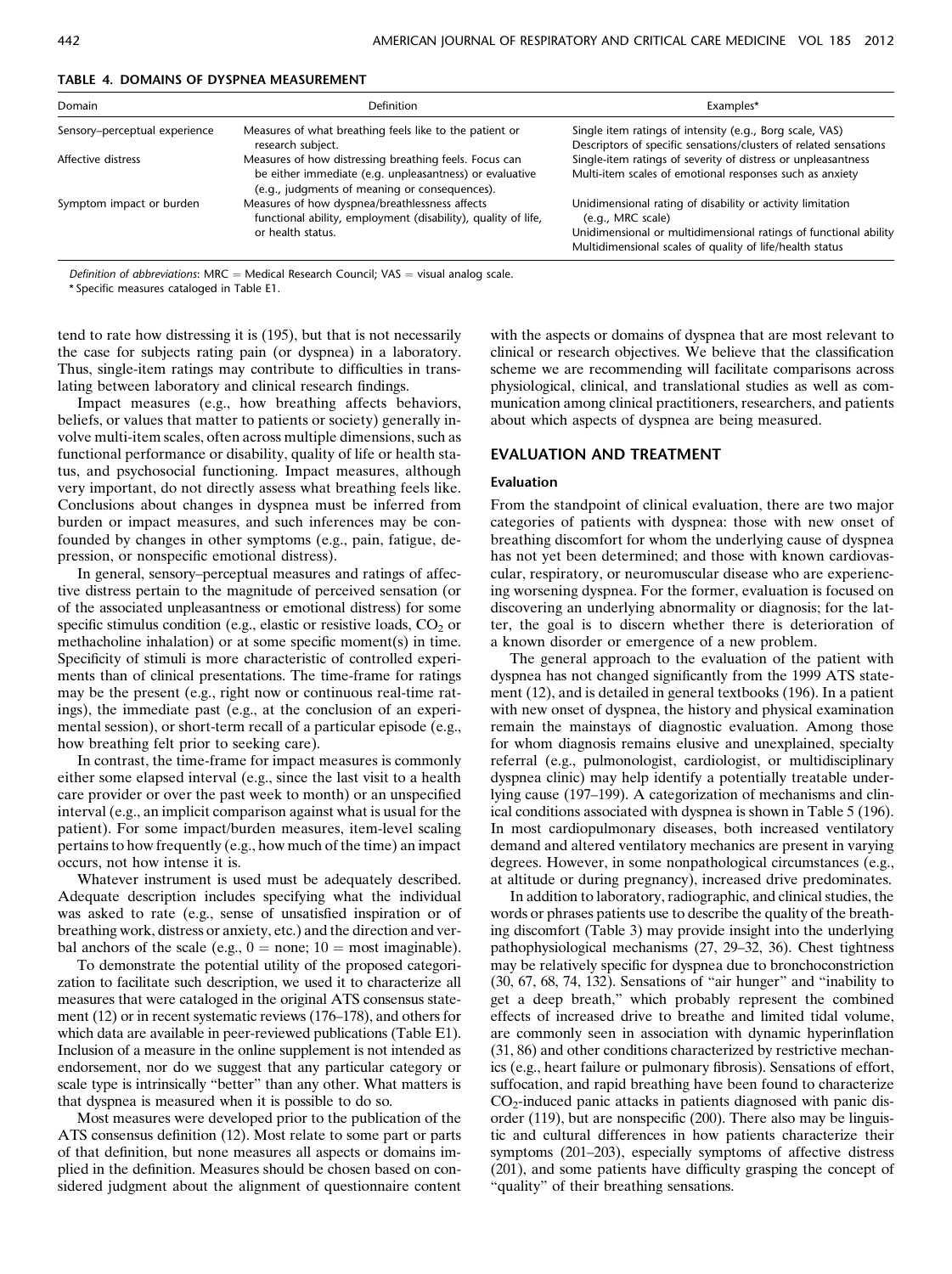#### TABLE 5. EXAMPLES OF CONDITIONS AND CAUSES OF DYSPNEA GROUPED BY PHYSIOLOGICAL MECHANISM\*

| Increased respiratory drive-increased afferent input to respiratory centers                                                      |
|----------------------------------------------------------------------------------------------------------------------------------|
| Stimulation of pulmonary receptors (irritant, mechanical, vascular) $†$                                                          |
| Interstitial lung disease                                                                                                        |
| Pleural effusion (compressive atelectasis)                                                                                       |
| Pulmonary vascular disease (e.g., thromboembolism, idiopathic pulmonary hypertension)                                            |
| Congestive heart failure                                                                                                         |
| Simulation of chemoreceptors                                                                                                     |
| Conditions leading to acute hypoxemia, hypercapnia, and/or acidemia                                                              |
| Impaired gas exchange, e.g., asthma, pulmonary embolism, pneumonia, heart failure <sup>‡</sup>                                   |
| Environmental hypoxia, e.g., altitude, contained space with fire                                                                 |
| Conditions leading to increased dead space and/or acute hypercapnia                                                              |
| Impaired gas exchange, e.g., acute, severe asthma, exacerbations of COPD, severe pulmonary edema                                 |
| Impaired ventilatory pump (see below), e.q., muscle weakness, airflow obstruction                                                |
| Metabolic acidosis                                                                                                               |
| Renal disease (renal failure, renal tubular acidosis)                                                                            |
| Decreased oxygen carrying capacity, e.g., anemia                                                                                 |
| Decreased release of oxygen to tissues, e.g., hemoglobinopathy                                                                   |
| Decreased cardiac output                                                                                                         |
| Pregnancy                                                                                                                        |
| <b>Behavioral factors</b>                                                                                                        |
| Hyperventilation syndrome, anxiety disorders, panic attacks                                                                      |
| Impaired ventilatory mechanics—reduced afferent feedback for a given efferent output (corollary discharge of motor command)      |
| Airflow obstruction (includes increased resistive load from narrowing of airways and increased elastic load from hyperinflation) |
| Asthma, COPD, laryngospasm, aspiration of foreign body, bronchitis                                                               |
| Muscle weakness                                                                                                                  |
| Myasthenia gravis, Guillain-Barre, spinal cord injury, myopathy, post-poliomyelitis syndrome                                     |
| Decreased compliance of the chest wall                                                                                           |
| Severe kyphoscoliosis, obesity, pleural effusion                                                                                 |
| This adapted table was published in Saunders, Mason RJ, Broaddus VC, Martin TR, King TE, Schraufnagel DE, Murray JF, Nadel JA,   |
| Murray and Nadel's Textbook of Respiratory Medicine, Copyright Elsevier 2012. This permission is granted for non-exclusive       |
|                                                                                                                                  |

world rights in all languages. Reproduction of this material is granted for the purpose for which permission is hereby given.

\* In most cardiopulmonary disease states, a combination of increased respiratory drive and impaired mechanics will be present.

 $<sup>†</sup>$  These conditions probably produce dyspnea by a combination of increased ventilatory drive and primary sensory input from</sup> the receptors.

 $*$  Heart failure includes both systolic and diastolic dysfunction. Systolic dysfunction may produce dyspnea at rest and with activity. Diastolic dysfunction typically leads to symptoms primarily with exercise. In addition to the mechanisms noted above, systolic heart failure may also produce dyspnea via metaboreceptors; these are receptors that are postulated to lie in muscles and that are stimulated by changes in the metabolic milieu of the tissue that result when oxygen delivery does not meet oxygen demand.

Cardiopulmonary exercise tests can be particularly helpful in the evaluation of patients in whom an initial evaluation is unrevealing or patients in whom multiple problems may contribute to dyspnea (199). Identifying nonrespiratory causes of exercise limitation (e.g., leg discomfort, fatigue, or weakness) is important, because they often coexist with breathing discomfort.

For patients with advanced cardiac or pulmonary disease, a recent clinical consensus statement recommended that the intensity of breathlessness be rated by the patient on a regular basis and routinely documented in the patient's medical record (204). Such ratings can be used to guide interdisciplinary care and clinical management in much the same manner as pain ratings are used. Moreover, it was recommended that the distress associated with dyspnea should be assessed along with its perceived meaning and any unmet needs associated with the symptom (204). However, the statement did not recommend any specific rating tool over any other.

There are relatively few blood tests that are necessary in the initial evaluation of the patient with dyspnea. A check of the hematocrit or hemoglobin is important to exclude occult anemia. Reduced oxygen-carrying capacity of the blood is associated with exertional dyspnea and may be an explanation for worsening dyspnea in patients with underlying cardiopulmonary disease. Arterial blood gas measurements may be of value in managing severe, underlying cardiopulmonary disease (e.g., respiratory failure, acute respiratory distress syndrome), but their value is limited in the assessment of dyspnea in patients who are stable.

The D-dimer is a component of the evaluation of patients with suspected pulmonary embolism (205). As with many screening

tests, the sensitivity of D-dimer is much greater than its specificity, and its positive predictive value is poor. Thus, its primary value is in rapid identification of patients with low probability of pulmonary embolism, particularly in outpatient settings. There is evidence that its negative predictive value is poor in hospitalized patients, especially after several days of hospitalization, or in patients older than 60 years of age (206).

For patients with acute dyspnea, especially those who come to an emergency department with dyspnea of new onset or uncertain etiology, B-type natriuretic peptide (BNP) or its N-terminal prohormone precursor (NTproBNP) may help in evaluating the possibility of heart failure as the cause of dyspnea. This can expedite evaluation and initiation of appropriate treatment and may contribute to reduced costs and length of stay for those who require hospitalization (207, 208). Routine use of BNP in all patients presenting with acute dyspnea is not recommended (209), especially when admission is highly likely in any event (209). In acute care settings such as an ED, the sensitivity of BNP or NTproBNP is substantially higher than its specificity, and its utility is greatest for ruling out heart failure as a cause of acute dyspnea in patients with a low to intermediate pretest probability of heart failure (210, 211). The utility of serial BNP testing in inpatients or outpatients with known heart failure is uncertain (212–215).

### **Treatment**

In approaching any patient with dyspnea, the initial focus should be on optimizing treatment of the patient's underlying disease, such as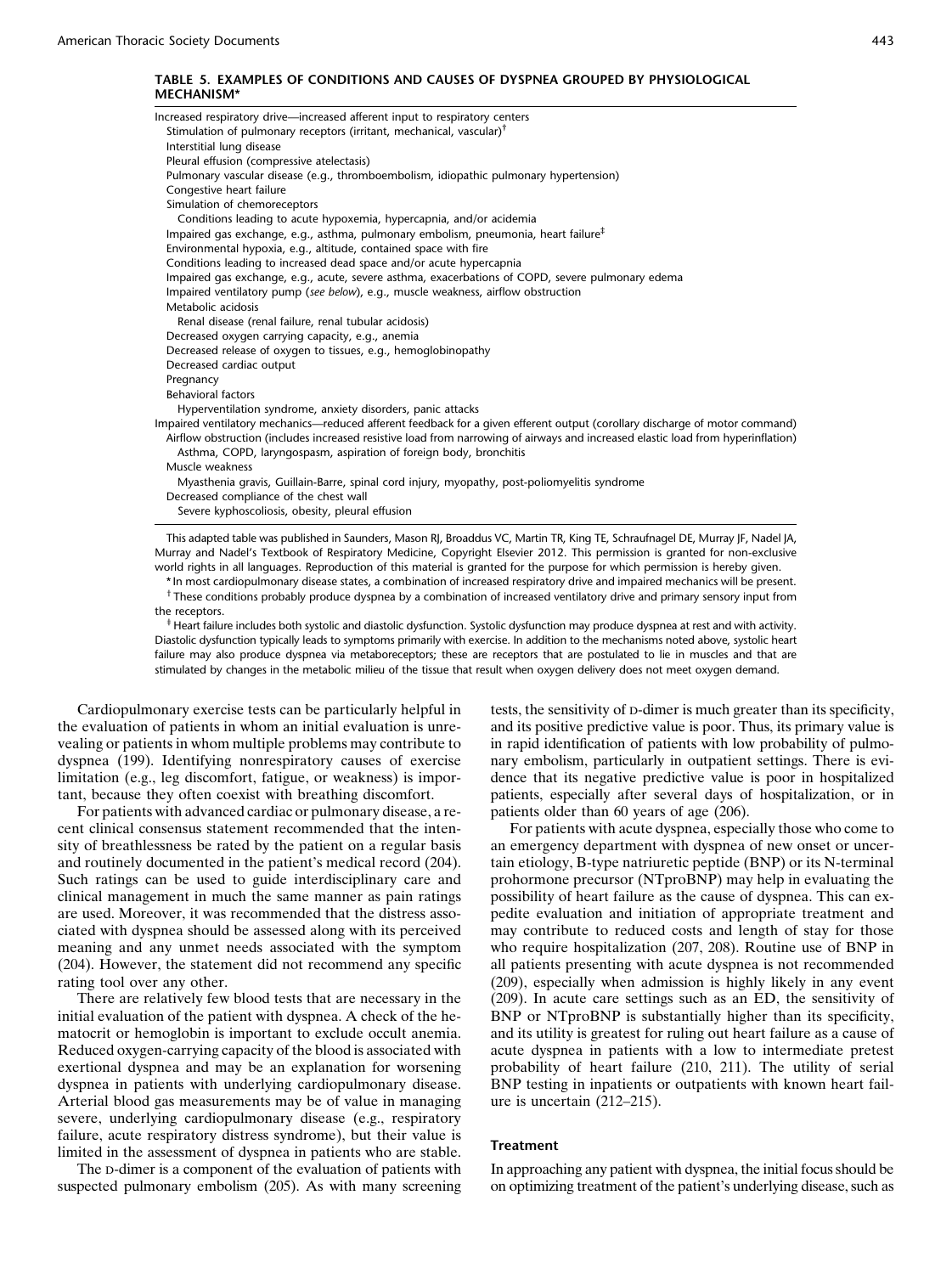the inhaled bronchodilator and corticosteroid regimens of patients with asthma or diuretics and afterload reduction in patients with heart failure. The discussion that follows assumes that treatment of the underlying condition has been optimized (212–219).

In recent years, there have been significant advances in our understanding of the pathophysiology of dyspnea. Unfortunately, our improved understanding of dyspnea, as outlined in this section, has translated to only modest improvements in our ability to bring relief to symptomatic patients. There are currently no FDA-approved treatments for dyspnea per se (as opposed to approval for treatment of diseases in which dyspnea may be a prominent symptom), and even when evidence of efficacy exists, the magnitude of the benefit is variable.

Oxygen. Although supplemental oxygen improves mortality in chronically hypoxemic patients with COPD, there are conflicting data about its ability to relieve breathlessness (220–224). A beneficial effect of oxygen could be related to changes in chemoreceptor stimulation, the resulting changes in breathing pattern (225, 226), and/or stimulation of receptors related to gas flow through the upper airway (227, 228). Thus, symptomatic benefit may not be confined to patients who meet Medicare guidelines for supplemental oxygen (225, 229). Oxygen therapy may be useful for patients with advanced heart or lung disease, in particular those who are hypoxemic at rest or with minimal activity (204, 212, 213, 224, 230).

Heliox. As a result of their decreased density, heliumcontaining gas mixtures reduce the resistance to airflow, which in turn may decrease the work of breathing, reduce the severity of hyperinflation, increase exercise capacity, and decrease dyspnea in patients with obstructive lung disease (231–233). A single study suggests a beneficial effect in patients with lung cancer, although all the patients in the study had coexistent airflow obstruction (234). To date, no study has addressed the effect of long-term heliox use.

Pharmacologic therapy. Opioids have been the most widely studied agent in the treatment of dyspnea (204, 230, 235). Short-term administration reduces breathlessness in patients with a variety of conditions, including advanced COPD (236, 237), interstitial lung disease (238), cancer (239), and chronic heart failure (240). However, evidence of long-term efficacy is limited and conflicting (241, 242). Opioids are associated with frequent side effects (241, 243), particularly constipation, but clinically significant respiratory depression is uncommon with the doses used to treat dyspnea, even in elderly patients (244, 245). Randomized controlled trials have not found nebulized opioids to be associated with fewer side effects than oral or parenteral opioids (246). Recent evidence-based clinical guidelines (230, 247) recommend that opioids be considered on an individualized basis for palliation of unrelieved dyspnea in patients with advanced cardiopulmonary disease despite otherwise adequate treatment of the underlying disease, with due consideration to patient history, comorbid conditions, and risk for respiratory depression (204, 248).

Nebulized furosemide has been investigated as a novel pharmacologic approach to the treatment of dyspnea. Inhaled furosemide decreases breathlessness induced in normal volunteers (55, 109); the mechanism of the effect is uncertain, but may be mediated by vagal afferents (110). The majority of clinical studies have focused on patients with asthma, and the applicability of those findings to patients with other disorders is uncertain. Two small studies in patients with COPD showed a reduction in dyspnea during constant load exercise (108, 249). A recent small randomized trial in patients with cancer showed no evidence of benefit (250). The role of nebulized furosemide warrants further study, but there are currently insufficient data to support its use in the treatment of dyspnea.

A number of other pharmacologic agents, including anxiolytics (251–253), antidepressants (254), phenothiazines (237, 255), indomethacin (256, 257), inhaled topical anesthetics (258, 259), nitrous oxide (260), and sodium bicarbonate (261), have been found to be ineffective or lack sufficient data to recommend their use (247).

Pulmonary rehabilitation. Pulmonary rehabilitation is an integral component of the management of patients with chronic lung disease (262, 263). Among the beneficial effects of pulmonary rehabilitation are a reduction in exertional dyspnea during exercise and improved exercise tolerance (262–266), as well as decreases in self-reported dyspnea with activity. The main component of pulmonary rehabilitation responsible for these improvements is exercise (33, 265, 267, 268), but it is less clear whether mechanisms leading to improvement in dyspnea are mainly due to improvements in conditioning, in pacing of activities, desensitization to respiratory sensations or affective distress, or a combination of those effects. Evidence that other components of pulmonary rehabilitation (e.g., education to improve inhaler technique or adherence with medications, pacing activities, or breathing techniques) ameliorate dyspnea independent of exercise is inconsistent, but it is likely that individual characteristics (e.g., motivation) are relevant.

In COPD, pulmonary rehabilitation may result in decreased ventilatory requirements and respiratory rate during ambulation, thereby decreasing risk for developing dynamic hyperinflation. There is evidence that patients with COPD who undergo 6 weeks of exercise training experience comparable small decreases in dyspnea intensity, regardless of whether or not they demonstrate improved exercise capacity (269).

Systematic reviews of randomized trials of inspiratory muscle training (IMT) have shown some reduction of dyspnea intensity and impact in COPD (270), but not in cystic fibrosis (271). However, the number and sample sizes of included trials was small in both reviews (270, 271). A recent evidence-based clinical practice guideline stated that there was insufficient evidence to recommend IMT as a routine component of pulmonary rehabilitation, but that IMT could "be considered in selected patients with COPD who have decreased inspiratory muscle strength and breathlessness despite receiving optimal medical therapy" (262). There also is some evidence that pursed-lip breathing may relieve dyspnea in advanced COPD (247).

Other nonpharmacological approaches. A number of other strategies have been investigated for their potential role in the relief of breathlessness. Several small studies have shown that chest wall vibration reduces dyspnea in patients with COPD (272–275). However, the timing and site of application of the vibratory stimulus are important variables, and to date there is no commercially available device for delivering chest wall vibration.

Patients with dyspnea often report that movement of cool air reduces breathlessness, and laboratory studies have shown that cold air directed on the face decreases dyspnea induced in healthy individuals (276). However, no large clinical trial has examined the use of fans and/or cool airflow for the relief of dyspnea in patients (247). One small, randomized crossover trial in patients with a variety of disorders demonstrated a small, statistically significant reduction in breathlessness with facial stimulation (277).

Increased respiratory muscle effort, associated with high ventilatory demand relative to respiratory muscle capacity, may contribute to dyspnea in many patients with chronic respiratory disease. By reducing the demand on the respiratory muscles, noninvasive ventilation (NIV) might reduce dyspnea. However, few studies of NIV have used dyspnea as an endpoint. Two studies examining long-term nocturnal use of NIV in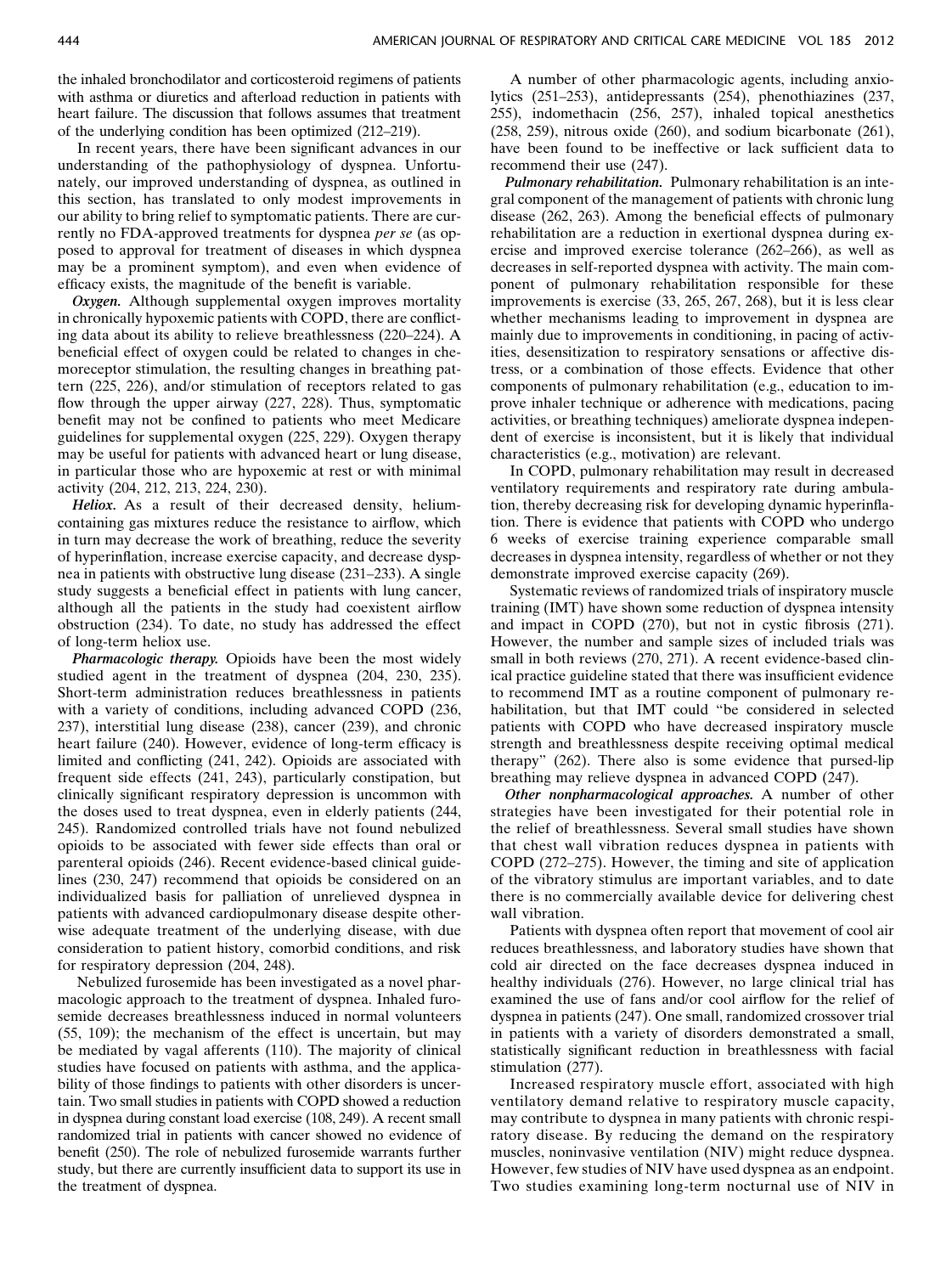patients with severe COPD reported significant improvements in dyspnea ratings (278, 279); whether NIV would have similar effects in patients with other forms of chronic pulmonary or cardiac disease is unknown. The use of NIV during exercise decreases dyspnea and increases exercise tolerance (280, 281), which may facilitate patients' participation in pulmonary rehabilitation.

Alternative and complementary medicine. There are minimal data about the effectiveness of alternative and complementary medicine in relieving breathlessness (247). In two small studies in patients with COPD, acupuncture was associated with a significant reduction in breathlessness (282, 283). However, a third study reported no benefit (284), and no benefit was found in a recent study of patients with advanced cancer (285). A related technique, acupressure, led to improvements in dyspnea in patients with COPD (286, 287), but the studies were uncontrolled trials involving only a very small number of subjects. A recent pilot study of yoga training in patients with COPD demonstrated small improvements in dyspnea that were not statistically significant (288). A randomized trial comparing an 8-week intervention combining mindfulness-based stress reduction and relaxation techniques with an attention-control support group found no significant or clinically meaningful differences in dyspnea during a 6-minute-walk test (289). Thus, there are currently insufficient data to recommend acupuncture, acupressure, mindfulness treatment, or yoga for the relief of breathlessness (247).

## RESEARCH PRIORITIES

Throughout this Statement, we have chosen to consider the problem of dyspnea in a broad context rather than focus on issues pertinent to specific diseases, which are addressed at length in other reviews and related consensus documents. Similarly, our recommendations regarding research priorities for dyspnea also address large themes, which are applicable to dyspnea research regardless of the underlying disease process.

- 1. New treatments and larger clinical trials. There have been many advances in the understanding of dyspnea mechanisms since the publication of the 1999 consensus statement, but these have not yet translated into improved therapies. The field is plagued by studies involving small numbers of patients (290) in what are often uncontrolled (or poorly controlled, e.g., not blinded) trials. In particular, there are still no drugs for which relief of dyspnea is an approved indication; rather, drugs are approved for the treatment of diseases in which dyspnea is a prominent symptom. We recommend that research be directed to the development and testing of therapies specifically aimed at underlying mechanisms of dyspnea, and that funding be made available to support large-scale, multiinstitutional investigations.
- 2. There are far more instruments for measuring dyspnea than there are treatments. This profusion of measures makes it very difficult to compare results across studies and draw evidence-based conclusions. In addition, there is a pressing need for one or more dyspnea measures to be adequately validated as patient-reported outcomes for use as endpoints in clinical trials. Recent guidance on developing patient-reported outcome measures offers grounds for cautious optimism in this area (291). In addition, more effort needs to be directed toward validating translations of existing measures. When new measures are proposed, investigators should provide a clear justification of the reasons why they are needed; specifically, what

aspect of dyspnea (e.g., sensory–perceptual, affective distress, etc.) or what patient population will be assessed better with the new instrument than with existing measures? Recent work on developing an observational respiratory distress rating for palliative care patients who are unable to self-report provides an example of such justification (19, 20, 23).

- 3. Further research is needed in the areas of neuromodulation, neuroimaging, and central processing of dyspneic sensations and associated unpleasantness and affective distress. There is a need for more rigorously designed and evaluated clinical–translational studies in these areas.
- 4. Finally, more than at any time in the past, there is a need for interdisciplinary approaches to research into dyspnea mechanisms and treatments that will accelerate translation of research findings into clinical practice. It is still too often the case that studies of dyspnea mechanisms and treatments are siloed by disease or by specialty or disciplinary focus. Studies of treatments such as pulmonary or cardiac rehabilitation, for example, as well as behavioral treatments that have the potential to be relevant to multiple conditions, have tended to be limited to a particular diagnosis or specialty. Given the difficulty of controlling dyspnea in many patients with chronic medical problems, we encourage increased communication and collaboration between medical and palliative care specialists and among clinicians and researchers across other specialties and disciplines.

# **CONCLUSION**

Since the publication of the original ATS consensus statement in 1999, there has been substantial progress in research into mechanisms of dyspnea. However, there has been little progress in treatment of dyspnea. Despite advances in the therapy of a number of cardiopulmonary disorders, there are millions of patients who are severely disabled by breathlessness. Efforts to cure disease are the focus of much biomedical research and tend to grab the public's attention. However, the duty to alleviate suffering must remain a top priority. It is our hope that this document summarizes the progress that has been made and what remains to be done to allow our patients to enjoy one of our most primal needs—breathing.

This statement was prepared by an ad hoc subcommittee of the ATS Nursing Assembly and the Clinical Problems Assembly.

### Members of the subcommittee:

MARK B. PARSHALL, PH.D., RN (Co-Chair) RICHARD M. SCHWARTZSTEIN, M.D. (Co-Chair) LEWIS ADAMS, PH.D. ROBERT B. BANZETT, PH.D. JEAN BOURBEAU, M.D. PETER M. CALVERLEY, M.D. AUDREY G. GIFT, PH.D., RN ANDREW HARVER, PH.D. SUZANNE C. LAREAU, RN, M.S. DONALD A. MAHLER, M.D. HAROLD L. MANNING, M.D. PAULA M. MEEK, PH.D., RN DENIS E. O'DONNELL, M.D.

[Author Disclosures:](http://ajrccm.atsjournals.org/cgi/data/185/4/435/DC1/1) M.B.P., L.A., R.B.B., H.L.M., A.G.G., A.H., and P.M.M. reported they had no commercial interests or noncommercial, nongovernmental support relevant to subject matter. R.M.S. reported a conference grant from the Josiah Macy Foundation (\$10,000–49,999). J.B. reported noncommercial, nongovernmental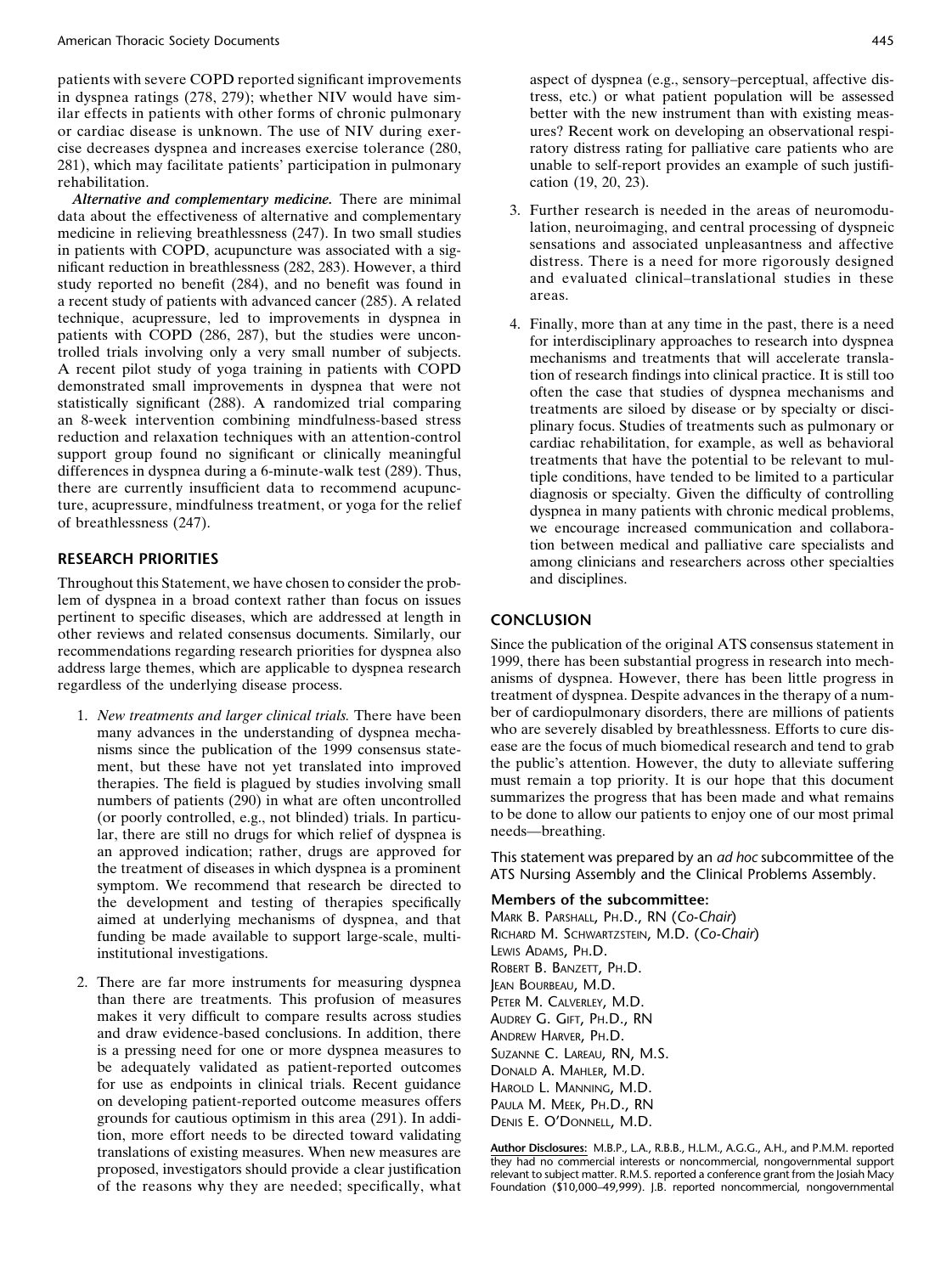support for the Living Well with COPD program (up to \$1,000). P.M.C. reported consultancies with Astra Zeneca (\$1,001–5,000), Chiesi (\$5,001–10,000), and Pfizer (\$5,001–10,000), and served on an advisory committee of GlaxoSmithKline (\$5,001–10,000); he received lecture fees from Altana (\$1,001–5,000) and GlaxoSmithKline (\$10,001–50,000), and commercial support of research from Boehringer Ingelheim (\$10,001–50,000), GlaxoSmithKline (\$50,001–100,000), and Nycomed (\$10,001–50,000); he received noncommercial, nongovernmental support of research from the Wellcome Trust  $($100,001+)$ . S.C.L. was a consultant to Boehringer Ingelheim (\$1,001–5,000), and received lecture fees (up to \$1,000) and commercial support of research (\$1,001–5,000) from Boehringer Ingelheim. D.A.M. reported consultancies with Boehringer Ingelheim (\$1,001– 5,000), Deep Breeze (\$1,001–5,000), GlaxoSmithKline (\$1,001–5,000), Novartis (\$1,001–5,000), and Sunovian (\$1,001–5,000); he served on advisory committees of Boehringer Ingelheim (\$1,001–5,000), Deep Breeze (\$1,001–5,000), Forest (\$1,001–5,000), GlaxoSmithKline (\$5,001–10,000), and Novartis (\$5,001– 10,000); he reported lecture fees from Advanced Health Media (\$10,001– 50,000) and commercial support of research from Boehringer Ingelheim (\$50,001-100,000), GlaxoSmithKline (\$100,001+), Novartis (\$100,001+), and Sepracor (\$10,001–50,000). D.E.O'D. reported consultancies with Boehringer Ingelheim (\$1,000–9,999), GlaxoSmithKline (\$1,000–9,999), and Nycomed (\$1,000–9,999); he served on an advisory committee of Boehringer Ingelheim (\$1,000–9,999), and received lecture fees from Boehringer Ingelheim (\$1,000–9,999), GlaxoSmithKline (\$1,000–9,999), Nycomed (\$1,000–9,999), and Pfizer (\$1,000–9,999); he received commercial support of research from Boehringer Ingelheim (\$100,000+), GlaxoSmithKline (\$100,000+), and<br>Nycomed (\$100,000+).

Acknowledgment: The subcommittee acknowledges Virginia Carrieri-Kohlman, Ph. D., RN, FAAN, and the officers and membership of the ATS Nursing Assembly for their support and encouragement. They are grateful to Dr. Karleyton C. Evans for Figure 1 and to the American Physiological Society for permission to use it. The subcommittee also thanks Ms. Anne Mattarrella of the University of New Mexico College of Nursing for invaluable assistance with technical editing, and Ms. Judy Corn of the American Thoracic Society for guidance on ATS documents policies.

#### References

- 1. Desbiens NA, Mueller-Rizner N, Connors AF, Wenger NS. The relationship of nausea and dyspnea to pain in seriously ill patients. Pain 1997;71:149–156.
- 2. Hammond EC. Some preliminary findings on physical complaints from a prospective study of 1,064,004 men and women. Am J Public Health Nations Health 1964;54:11–23.
- 3. Kroenke K, Arrington ME, Mangelsdorff AD. The prevalence of symptoms in medical outpatients and the adequacy of therapy. Arch Intern Med 1990;150:1685–1689.
- 4. Frostad A, Soyseth V, Andersen A, Gulsvik A. Respiratory symptoms as predictors of all-cause mortality in an urban community: a 30-year follow-up. J Intern Med 2006;259:520–529.
- 5. Bowden J, To T, Abernethy A, Currow D. Predictors of chronic breathlessness: a large population study. BMC Public Health 2011;11:33.
- 6. Currow DC, Plummer JL, Crockett A, Abernethy AP. A community population survey of prevalence and severity of dyspnea in adults. J Pain Symptom Manage 2009;38:533–545.
- 7. Hawthorne VM, Watt GC, Hart CL, Hole DJ, Smith GD, Gillis CR. Cardiorespiratory disease in men and women in urban Scotland: baseline characteristics of the Renfrew/Paisley (midspan) study population. Scott Med J 1995;40:102–107.
- 8. Shin C, Lee S, Abbott R, Kim J, Lee S, In K, Kimm K. Relationships between respiratory symptoms and  $FEV<sub>1</sub>$  in men and women with normal lung function: The Korean Health and Genome Study. Lung 2005;183:301–309.
- 9. Ho SF, O'Mahony MS, Steward JA, Breay P, Buchalter M, Burr ML. Dyspnoea and quality of life in older people at home. Age Ageing 2001;30:155–159.
- 10. Nawar EW, Niska RW, Xu J. National Hospital Ambulatory Medical Care Survey: 2005 emergency department summary. Adv Data 2007:1–32.
- 11. Niska R, Bhuiya F, Xu J. National Hospital Ambulatory Medical Care Survey: 2007 emergency department summary. Natl Health Stat Report 2010:1–31.
- 12. American Thoracic Society. Dyspnea: mechanisms, assessment, and management. A consensus statement. Am J Respir Crit Care Med 1999;159:321–340.
- 13. Ong KC, Earnest A, Lu SJ. A multidimensional grading system (BODE index) as predictor of hospitalization for COPD. Chest 2005; 128:3810–3816.
- 14. Celli BR, Cote CG, Marin JM, Casanova C, Montes de Oca M, Mendez RA, Pinto Plata V, Cabral HJ. The body-mass index, airflow obstruction, dyspnea, and exercise capacity index in chronic obstructive pulmonary disease. N Engl J Med 2004;350:1005–1012.
- 15. Nishimura K, Izumi T, Tsukino M, Oga T. Dyspnea is a better predictor of 5-year survival than airway obstruction in patients with COPD. Chest 2002;121:1434–1440.
- 16. Abidov A, Rozanski A, Hachamovitch R, Hayes SW, Aboul-Enein F, Cohen I, Friedman JD, Germano G, Berman DS. Prognostic significance of dyspnea in patients referred for cardiac stress testing. N Engl J Med 2005;353:1889–1898.
- 17. Pang PS, Cleland JGF, Teerlink JR, Collins SP, Lindsell CJ, Sopko G, Peacock WF, Fonarow GC, Aldeen AZ, Kirk JD, et al. A proposal to standardize dyspnoea measurement in clinical trials of acute heart failure syndromes: the need for a uniform approach. Eur Heart J 2008;29:816–824.
- 18. Mebazaa A, Pang PS, Tavares M, Collins SP, Storrow AB, Laribi S, Andre S, Mark Courtney D, Hasa J, Spinar J, et al. The impact of early standard therapy on dyspnoea in patients with acute heart failure: the URGENT-dyspnoea study. Eur Heart J 2010;31:832–841.
- 19. Campbell ML. Psychometric testing of a respiratory distress observation scale. J Palliat Med 2008;11:44–50.
- 20. Campbell ML. Respiratory distress: a model of responses and behaviors to an asphyxial threat for patients who are unable to self-report. Heart Lung 2008;37:54–60.
- 21. Lush MT, Janson-Bjerklie S, Carrieri VK, Lovejoy N. Dyspnea in the ventilator-assisted patient. Heart Lung 1988;17:528–535.
- 22. Schwartzstein RM, Gold DR. Dyspnea in overweight children: is it asthma? J Allergy Clin Immunol 2009;123:1319–1320.
- 23. Campbell ML, Templin T, Walch J. A respiratory distress observation scale for patients unable to self-report dyspnea. J Palliat Med 2010; 13:285–290.
- 24. Widdicombe J. Lung afferent activity: implications for respiratory sensation. Respir Physiol Neurobiol 2009;167:2–8.
- 25. Lee LY. Respiratory sensations evoked by activation of bronchopulmonary c-fibers. Respir Physiol Neurobiol 2009;167:26–35.
- 26. Undem BJ, Nassenstein C. Airway nerves and dyspnea associated with inflammatory airway disease. Respir Physiol Neurobiol 2009;167:36–44.
- 27. Simon PM, Schwartzstein RM, Weiss JW, Fencl V, Teghtsoonian M, Weinberger SE. Distinguishable types of dyspnea in patients with shortness of breath. Am Rev Respir Dis 1990;142:1009–1014.
- 28. Williams M, Garrard A, Cafarella P, Petkov J, Frith P. Quality of recalled dyspnoea is different from exercise-induced dyspnoea: an experimental study. Aust J Physiother 2009;55:177–183.
- 29. Elliott MW, Adams L, Cockcroft A, MacRae KD, Murphy K, Guz A. The language of breathlessness: use of verbal descriptors by patients with cardiopulmonary disease. Am Rev Respir Dis 1991;144:826–832.
- 30. Killian KJ, Watson R, Otis J, St. Amand TA, O'Byrne PM. Symptom perception during acute bronchoconstriction. Am J Respir Crit Care Med 2000;162:490–496.
- 31. O'Donnell DE, Bertley JC, Chau LK, Webb KA. Qualitative aspects of exertional breathlessness in chronic airflow limitation: pathophysiologic mechanisms. Am J Respir Crit Care Med 1997;155:109–115.
- 32. O'Donnell DE, Chau LK, Webb KA. Qualitative aspects of exertional dyspnea in patients with interstitial lung disease. J Appl Physiol 1998;84:2000–2009.
- 33. Sassi-Dambron DE, Eakin EG, Ries AL, Kaplan RM. Treatment of dyspnea in COPD. Chest 1995;107:724–729.
- 34. Kunik ME, Roundy K, Veazey C, Souchek J, Richardson P, Wray NP, Stanley MA. Surprisingly high prevalence of anxiety and depression in chronic breathing disorders. Chest 2005;127:1205–1211.
- 35. Williams M, Cafarella P, Olds T, Petkov J, Frith P. Affective descriptors of the sensation of breathlessness are more highly associated with severity of impairment than physical descriptors in people with COPD. Chest 2010;138:315–322.
- 36. Mahler DA, Harver A, Lentine T, Scott JA, Beck K, Schwartzstein RM. Descriptors of breathlessness in cardiorespiratory diseases. Am J Respir Crit Care Med 1996;154:1357–1363.
- 37. Simon PM, Schwartzstein RM, Weiss JW, Lahive K, Fencl V, Teghtsoonian M, Weinberger SE. Distinguishable sensations of breathlessness induced in normal volunteers. Am Rev Respir Dis 1989;140:1021–1027.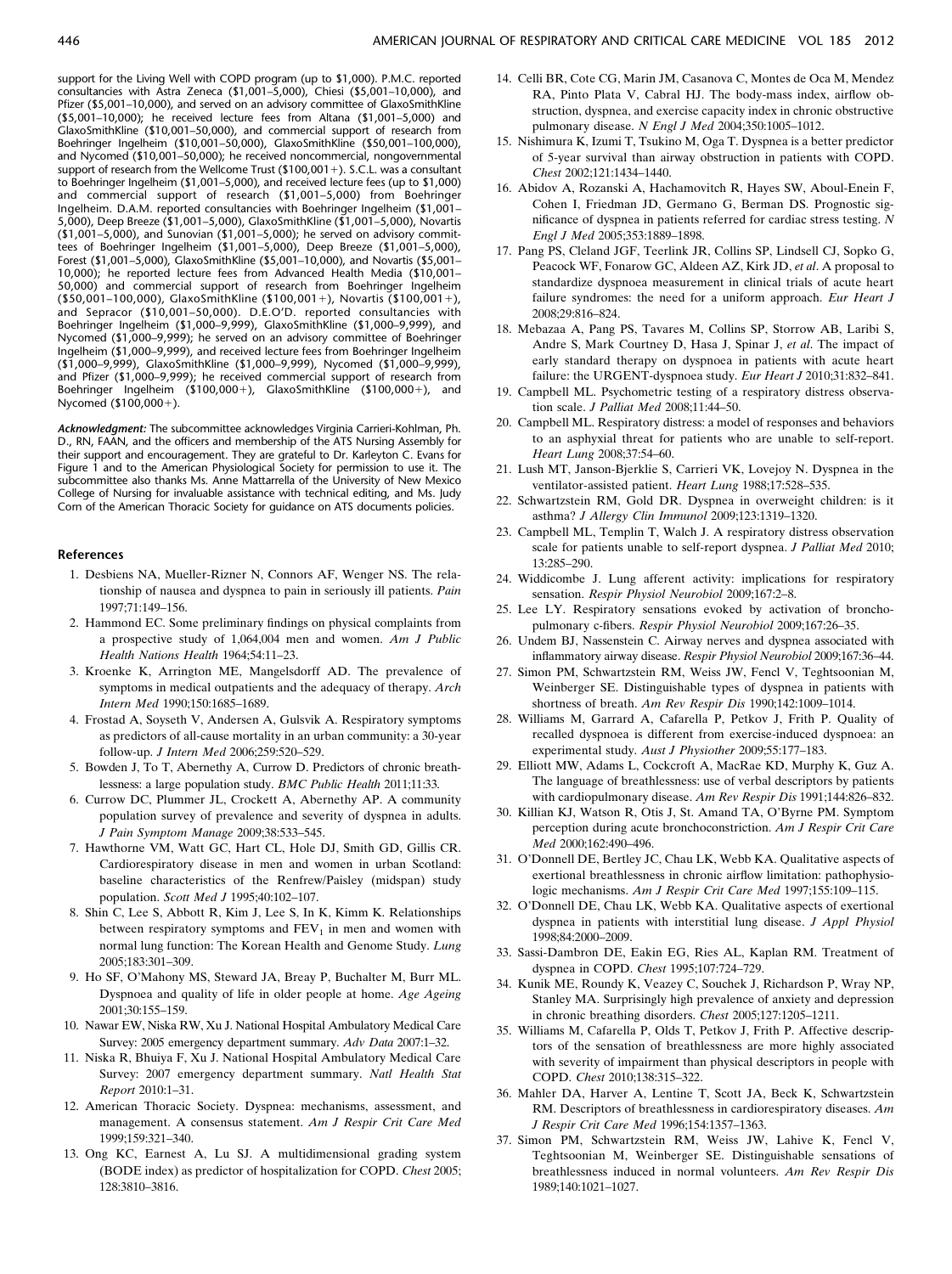- 38. Harver A, Mahler DA, Schwartzstein RM, Baird JC. Descriptors of breathlessness in healthy individuals: distinct and separable constructs. Chest 2000;118:679–690.
- 39. Eldridge FL, Chen Z. Respiratory sensations: a neurophysiological perspective. In: Adams L, Guz A, editors. Respiratory sensation, 1st ed. New York: Marcel Dekker; 1996. pp. 19–68.
- 40. Shea SA, Banzett RB, Lansing RW. Respiratory sensations and their role in the control of breathing In: Dempsey J, Pack A, editors. Regulation of breathing, 2nd ed. New York: Marcel Dekker; 1995. p. 1219.
- 41. Cunningham D, Robbins P, Wolff C. Integration of respiratory responses to changes in alveolar partial pressures of  $CO<sub>2</sub>$  and  $O<sub>2</sub>$  and in arterial pH. In: Cherniack NS, Widdicombe JG, editors. Handbook of physiology, section 3: The respiratory system, vol II: Control of breathing, part 2. Washington, DC: American Physiological Society; 1986. pp. 475–528.
- 42. Gandevia SC. Roles for perceived voluntary commands in motor control. Trends Neurosci 1987;10:81–85.
- 43. McCloskey D. Corollary discharges: motor commands and perception. In: Brooks VB, editor. Handbook of physiology: Section 1: The nervous system; vol II: Motor control, part 2. Washington, D.C.: American Physiological Society; 1981. pp. 1415–1447.
- 44. Matthews PBC. Where does Sherrington's "muscular sense" originate? Muscles, joints, corollary discharges? Annu Rev Neurosci 1982;5:189–218.
- 45. Altose M, Cherniack N, Fishman AP. Respiratory sensations and dyspnea. J Appl Physiol 1985;58:1051–1054.
- 46. Banzett RB, Lansing RW, Brown R, Topulos GP, Yager D, Steele SM, Londoño B, Loring SH, Reid MB, Adams L, et al. 'Air hunger' from increased PCO2 persists after complete neuromuscular block in humans. Respir Physiol 1990;81:1–17.
- 47. Banzett RB, Lansing RW, Reid MB, Adams L, Brown R. 'Air hunger' arising from increased  $PCO<sub>2</sub>$  in mechanically ventilated quadriplegics. Respir Physiol 1989;76:53–67.
- 48. Gandevia SC, Killian K, McKenzie DK, Crawford M, Allen GM, Gorman RB, Hales JP. Respiratory sensations, cardiovascular control, kinaesthesia and transcranial stimulation during paralysis in humans. J Physiol 1993;470:85–107.
- 49. Gandevia SC, Macefield G. Projection of low-threshold afferents from human intercostal muscles to the cerebral cortex. Respir Physiol 1989;77:203–214.
- 50. el-Manshawi A, Killian KJ, Summers E, Jones NL. Breathlessness during exercise with and without resistive loading. J Appl Physiol 1986;61:896–905.
- 51. Cole J. Pride and a daily marathon. Cambridge, MA: MIT Press; 1995.
- 52. Jensen D, Ofir D, O'Donnell DE. Effects of pregnancy, obesity and aging on the intensity of perceived breathlessness during exercise in healthy humans. Respir Physiol Neurobiol 2009;167:87–100.
- 53. Scano G, Innocenti-Bruni G, Stendardi L. Do obstructive and restrictive lung diseases share common underlying mechanisms of breathlessness? Respir Med 2010;104:925–933.
- 54. Killian KJ, Gandevia SC, Summers E, Campbell EJ. Effect of increased lung volume on perception of breathlessness, effort, and tension. J Appl Physiol 1984;57:686–691.
- 55. Nishino T, Ide T, Sudo T, Sato J. Inhaled furosemide greatly alleviates the sensation of experimentally induced dyspnea. Am J Respir Crit Care Med 2000;161:1963–1967.
- 56. Lane R, Adams L, Guz A. Is low-level respiratory resistive loading during exercise perceived as breathlessness? Clin Sci 1987;73:627–634.
- 57. Chapman KR, Rebuck AS. Inspiratory and expiratory resistive loading as a model of dyspnea in asthma. Respiration 1983;44:425–432.
- 58. Lansing RW, Im BS, Thwing JI, Legedza AT, Banzett RB. The perception of respiratory work and effort can be independent of the perception of air hunger. Am J Respir Crit Care Med 2000;162:1690– 1696.
- 59. O'Donnell DE, D'Arsigny C, Webb KA. Effects of hyperoxia on ventilatory limitation during exercise in advanced chronic obstructive pulmonary disease. Am J Respir Crit Care Med 2001;163:892–898.
- 60. Campbell EJM, Gandevia SC, Killian KJ, Mahutte CK, Rigg JRA. Changes in the perception of inspiratory resistive loads during partial curarization. J Physiol 1980;309:93–100.
- 61. Moosavi SH, Topulos GP, Hafer A, Lansing RW, Adams L, Brown R, Banzett RB. Acute partial paralysis alters perceptions of air hunger, work and effort at constant P(CO(2)) and V(E). Respir Physiol 2000; 122:45–60.
- 62. Remmers JE, Brooks J, Tenney SM. Effect of controlled ventilation on the tolerable limit of hypercapnia. Respir Physiol 1968;4:78–90.
- 63. Gandevia SC, Killian KJ, Campbell EJ. The effect of respiratory muscle fatigue on respiratory sensations. Clin Sci 1981;60:463-466.
- 64. Lansing RW, Banzett RB. What do paralyzed awake humans feel when they attempt to move? J Mot Behav 1993;25:309–313.
- 65. Lougheed MD, Fisher T, O'Donnell DE. Dynamic hyperinflation during bronchoconstriction in asthma: Implications for symptom perception. Chest 2006;130:1072–1081.
- 66. Lougheed MD, Flannery J, Webb KA, O'Donnell DE. Respiratory sensation and ventilatory mechanics during induced bronchoconstriction in spontaneously breathing low cervical quadriplegia. Am J Respir Crit Care Med 2002;166:370–376.
- 67. Moy ML, Lantin ML, Harver A, Schwartzstein RM. Language of dyspnea in assessment of patients with acute asthma treated with nebulized albuterol. Am J Respir Crit Care Med 1998;158:749–753.
- 68. Moy ML, Weiss JW, Sparrow D, Israel E, Schwartzstein RM. Quality of dyspnea in bronchoconstriction differs from external resistive loads. Am J Respir Crit Care Med 2000;162:451–455.
- 69. Harver A, Schwartzstein RM, Kotses H, Humphries CT, Schmaling KB, Mullin ML. Descriptors of breathlessness in children with persistent asthma. Chest 2011;139:832–838.
- 70. Lougheed MD, Lam M, Forkert L, Webb KA, O'Donnell DE. Breathlessness during acute bronchoconstriction in asthma: pathophysiologic mechanisms. Am Rev Respir Dis 1993;148:1452–1459.
- 71. Petit JM, Delhez L. Some recent experimental data on the origin of dyspnea and ventilatory regulation in asthmatics [in French]. Acta Tuberc Pneumol Belg 1970;61:169–186.
- 72. Marks GB, Yates DH, Sist M, Ceyhan B, De Campos M, Scott DM, Barnes PJ. Respiratory sensation during bronchial challenge testing with methacholine, sodium metabisulphite, and adenosine monophosphate. Thorax 1996;51:793–798.
- 73. Laveneziana P, Lotti P, Coli C, Binazzi B, Chiti L, Stendardi L, Duranti R, Scano G. Mechanisms of dyspnoea and its language in patients with asthma. Eur Respir J 2006;27:742–747.
- 74. Binks AP, Moosavi SH, Banzett RB, Schwartzstein RM. "Tightness" sensation of asthma does not arise from the work of breathing. Am J Respir Crit Care Med 2002;165:78–82.
- 75. Campbell EJM, Howell JBL. The sensation of breathlessness. Br Med Bull 1963;19:36–40.
- 76. Schwartzstein R, Manning H, Weiss J, Weinberger S. Dyspnea: a sensory experience. Lung 1990;168:185–199.
- 77. O'Donnell DE, Webb KA. Exertional breathlessness in patients with chronic airflow limitation: the role of lung hyperinflation. Am Rev Respir Dis 1993;148:1351–1357.
- 78. Manning HL, Schwartzstein RM. Pathophysiology of dyspnea. N Engl J Med 1995;333:1547–1553.
- 79. O'Donnell DE, Webb KA. The major limitation to exercise performance in COPD is dynamic hyperinflation. J Appl Physiol 2008;105:753–755.
- 80. O'Donnell DE, Ora J, Webb KA, Laveneziana P, Jensen D. Mechanisms of activity-related dyspnea in pulmonary diseases. Respir Physiol Neurobiol 2009;167:116–132.
- 81. Wright GW, Branscomb BV. The origin of the sensations of dyspnea? Trans Am Clin Climatol Assoc 1955;66:116–125.
- 82. Harty HR, Corfield DR, Schwartzstein RM, Adams L. External thoracic restriction, respiratory sensation, and ventilation during exercise in men. J Appl Physiol 1999;86:1142–1150.
- 83. O'Donnell DE, Hong HH, Webb KA. Respiratory sensation during chest wall restriction and dead space loading in exercising men. J Appl Physiol 2000;88:1859–1869.
- 84. Moosavi SH, Golestanian E, Binks AP, Lansing RW, Brown R, Banzett RB. Hypoxic and hypercapnic drives to breathe generate equivalent levels of air hunger in humans. J Appl Physiol 2003;94:141–154.
- 85. O'Donnell DE, Hamilton AL, Webb KA. Sensory-mechanical relationships during high-intensity, constant-work-rate exercise in COPD. J Appl Physiol 2006;101:1025–1035.
- 86. O'Donnell DE, Lam M, Webb KA. Measurement of symptoms, lung hyperinflation, and endurance during exercise in chronic obstructive pulmonary disease. Am J Respir Crit Care Med 1998;158:1557–1565.
- 87. O'Donnell DE, Revill SM, Webb KA. Dynamic hyperinflation and exercise intolerance in chronic obstructive pulmonary disease. Am J Respir Crit Care Med 2001;164:770–777.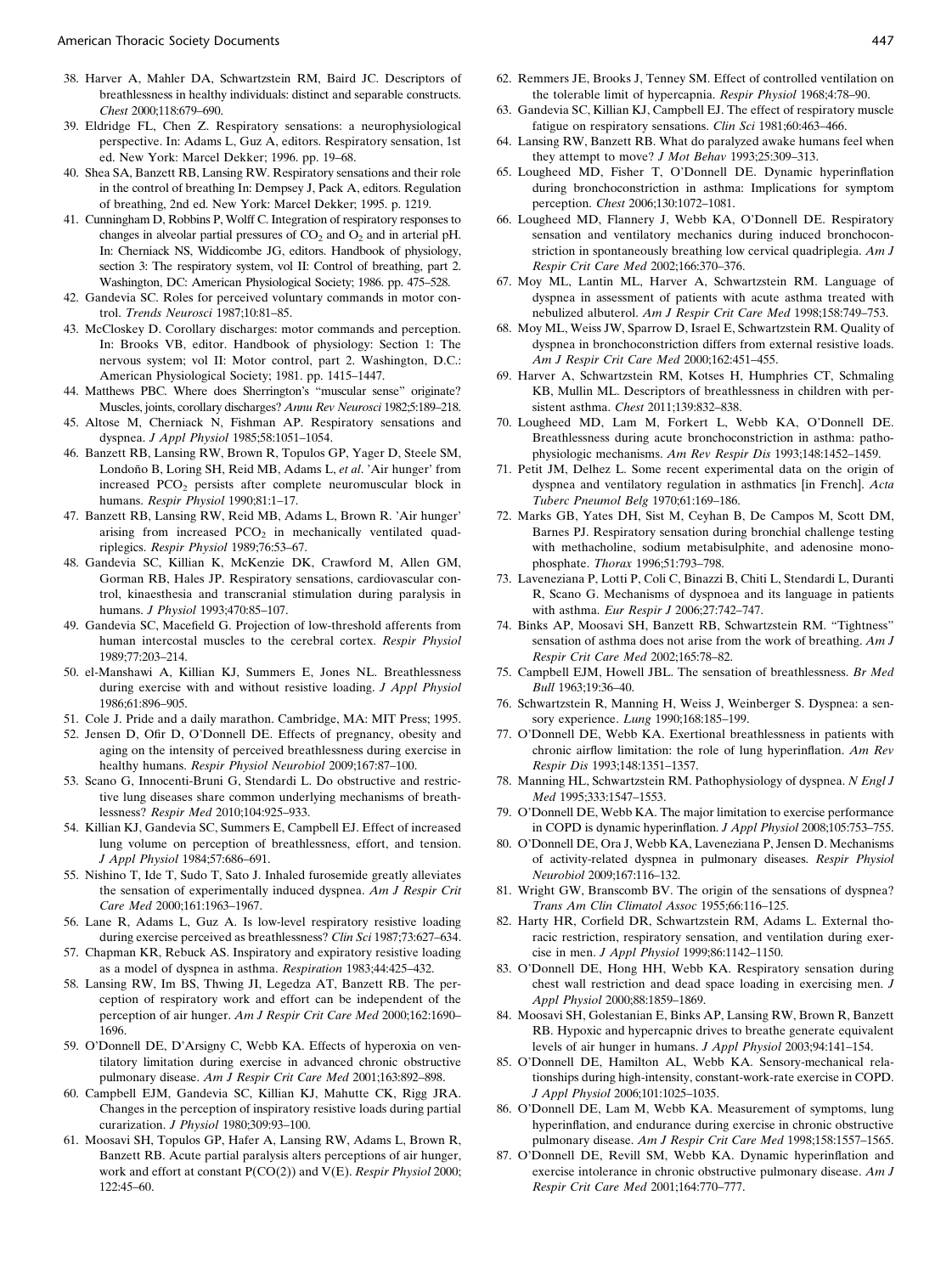- 88. Rock LK, Schwartzstein RM. Mechanisms of dyspnea in chronic lung disease. Curr Opin Support Palliat Care 2007;1:102–108.
- 89. Lane R, Adams L, Guz A. The effects of hypoxia and hypercapnia on perceived breathlessness during exercise in humans. J Physiol 1990; 428:579–593.
- 90. Lane R, Adams L. Metabolic acidosis and breathlessness during exercise and hypercapnia in man. J Physiol 1993;461:47–61.
- 91. Dempsey JA, Forster HV, Ainsworth DM. Regulation of hyperpnea, hyperventilation, and respiratory muscle recruitment during exercise. In: Dempsey J, Pack A, editors. Regulation of breathing, 2nd ed. New York: Marcel Dekker; 1995. pp. 1065–1134.
- 92. Mitchell GS, Babb TG. Layers of exercise hyperpnea: modulation and plasticity. Respir Physiol Neurobiol 2006;151:251–266.
- 93. Adams L, Lane R, Shea SA, Cockcroft A, Guz A. Breathlessness during different forms of ventilatory stimulation: a study of mechanisms in normal subjects and respiratory patients. Clin Sci 1985;69:663–672.
- 94. Chen Z, Eldridge FL, Wagner PG. Respiratory-associated thalamic activity is related to level of respiratory drive. Respir Physiol 1992; 90:99–113.
- 95. Ramsay SC, Adams L, Murphy K, Corfield DR, Grootoonk S, Bailey DL, Frackowiak RS, Guz A. Regional cerebral blood flow during volitional expiration in man: a comparison with volitional inspiration. J Physiol 1993;461:85–101.
- 96. Colebatch JG, Adams L, Murphy K, Martin AJ, Lammertsma AA, Tochon-Danguy HJ, Clark JC, Friston KJ, Guz A. Regional cerebral blood flow during volitional breathing in man. J Physiol 1991;443:91–103.
- 97. Banzett RB, Pedersen SH, Schwartzstein RM, Lansing RW. The affective dimension of laboratory dyspnea: air hunger is more unpleasant than work/effort. Am J Respir Crit Care Med 2008;177:1384–1390.
- 98. Flume PA, Eldridge FL, Edwards LJ. Role of vagal input in the relief of the distress of breathholding: Normals vs. Pts. With double lung transplants. Am Rev Respir Dis 1993;147:A550.
- 99. Hill L, Flack F. The effect of excess of carbon dioxide and of want of oxygen upon the respiration and the circulation. J Physiol 1908;37: 77–111.
- 100. Manning HL, Shea SA, Schwartzstein RM, Lansing RW, Brown R, Banzett RB. Reduced tidal volume increases 'air hunger' at fixed PCO2 in ventilated quadriplegics. Respir Physiol 1992;90:19–30.
- 101. Opie L, Smith A, Spalding J. Conscious appreciation of the effects produced by independent changes of ventilation volume and of endtidal PCO<sub>2</sub> in paralysed patients. J Physiol 1959;149:494-499.
- 102. Flume PA, Eldridge FL, Edwards LJ, Houser LM. Relief of distress of breathholding: separate effects of expiration and inspiration. Respir Physiol 1995;101:41–46.
- 103. Flume PA, Eldridge FL, Edwards LJ, Mattison LE. Relief of the 'air hunger' of breathholding: a role for pulmonary stretch receptors. Respir Physiol 1996;103:221–232.
- 104. Tryfon S, Kontakiotis T, Mavrofridis E, Patakas D. Hering-Breuer reflex in normal adults and in patients with chronic obstructive pulmonary disease and interstitial fibrosis. Respiration 2001;68:140–144.
- 105. Eldridge FL, Chen Z. Respiratory-associated rhythmic firing of midbrain neurons is modulated by vagal input. Respir Physiol 1992;90:31–46.
- 106. Fowler WS. Breaking point of breath-holding. J Appl Physiol 1954;6: 539–545.
- 107. Flume PA, Eldridge FL, Edwards LJ, Houser LM. The Fowler breathholding study revisited: continuous rating of respiratory sensation. Respir Physiol 1994;95:53–66.
- 108. Jensen D, Amjadi K, Harris-McAllister V, Webb KA, O'Donnell DE. Mechanisms of dyspnoea relief and improved exercise endurance after furosemide inhalation in COPD. Thorax 2008;63:606–613.
- 109. Moosavi SH, Binks AP, Lansing RW, Topulos GP, Banzett RB, Schwartzstein RM. Effect of inhaled furosemide on air hunger induced in healthy humans. Respir Physiol Neurobiol 2007;156:1–8.
- 110. Sudo T, Hayashi F, Nishino T. Responses of tracheobronchial receptors to inhaled furosemide in anesthetized rats. Am J Respir Crit Care Med 2000;162:971–975.
- 111. Harty HR, Mummery CJ, Adams L, Banzett RB, Wright IG, Banner NR, Yacoub MH, Guz A. Ventilatory relief of the sensation of the urge to breathe in humans: are pulmonary receptors important? J Physiol 1996;490:805–815.
- 112. Butler JE, Anand A, Crawford MR, Glanville AR, McKenzie DK, Paintal AS, Taylor JL, Gandevia SC. Changes in respiratory

sensations induced by lobeline after human bilateral lung transplantation. J Physiol 2001;534:583–593.

- 113. Smith J, Albert P, Bertella E, Lester J, Jack S, Calverley P. Qualitative aspects of breathlessness in health and disease. Thorax 2009;64:713–718.
- 114. Parshall MB. Psychometric characteristics of dyspnea descriptor ratings in emergency department patients with exacerbated chronic obstructive pulmonary disease. Res Nurs Health 2002;25:331–344.
- 115. Banzett RB, Lansing RW, Evans KC, Shea SA. Stimulus-response characteristics of CO2-induced air hunger in normal subjects. Respir Physiol 1996;103:19–31.
- 116. Parshall MB, Welsh JD, Brockopp DY, Heiser RM, Schooler MP, Cassidy KB. Reliability and validity of dyspnea sensory quality descriptors in heart failure patients treated in an emergency department. Heart Lung 2001;30:57–65.
- 117. Smoller J, Pollack M, Otto M, Rosenbaum J, Kradin R. Panic anxiety, dyspnea, and respiratory disease: theoretical and clinical considerations. Am J Respir Crit Care Med 1996;154:6–17.
- 118. Nardi AE, Freire RC, Zin WA. Panic disorder and control of breathing. Respir Physiol Neurobiol 2009;167:133–143.
- 119. Perna G, Caldirola D, Namia C, Cucchi M, Vanni G, Bellodi L. Language of dyspnea in panic disorder. Depress Anxiety 2004;20:32–38.
- 120. Rassovsky Y, Abrams K, Kushner MG. Suffocation and respiratory responses to carbon dioxide and breath holding challenges in individuals with panic disorder. J Psychosom Res 2006;60:291–298.
- 121. Brenes GAP. Anxiety and chronic obstructive pulmonary disease: prevalence, impact, and treatment. Psychosom Med 2003;65:963–970.
- 122. Giardino ND, Curtis JL, Abelson JL, King AP, Pamp B, Liberzon I, Martinez FJ. The impact of panic disorder on interoception and dyspnea reports in chronic obstructive pulmonary disease. Biol Psychol 2010;84:142–146.
- 123. Moore MC, Zebb BJ. The catastrophic misinterpretation of physiological distress. Behav Res Ther 1999;37:1105–1118.
- 124. Gorman JM, Kent JM, Sullivan GM, Coplan JD. Neuroanatomical hypothesis of panic disorder, revised. Am J Psychiatry 2000;157:493–505.
- 125. Parshall MB, Carle AC, Ice U, Taylor R, Powers J. Validation of a 3 factor measurement model of dyspnea in hospitalized adults with heart failure. Heart Lung 2012;44:44–56.
- 126. Paintal AS. Sensations from J receptors. News Physiol Sci 1995;10:238– 243.
- 127. Dehghani GA, Parvizi MR, Sharif-Kazemi MB, Raj H, Anand A, Paintal AS. Presence of lobeline-like sensations in exercising patients with left ventricular dysfunction. Respir Physiol Neurobiol 2004;143:9–20.
- 128. Raj H, Singh VK, Anand A, Paintal AS. Sensory origin of lobelineinduced sensations: a correlative study in man and cat. J Physiol 1995;482:235–246.
- 129. Nishino T, Isono S, Ishikawa T, Shinozuka N. An additive interaction between different qualities of dyspnea produced in normal human subjects. Respir Physiol Neurobiol 2007;155:14–21.
- 130. Yorke J, Moosavi SH, Shuldham C, Jones PW. Quantification of dyspnoea using descriptors: Development and initial testing of the Dyspnoea-12. Thorax 2010;65:21–26.
- 131. Swigris JJ, Yorke J, Sprunger DB, Swearingen C, Pincus T, du Bois RM, Brown KK, Fischer A. Assessing dyspnea and its impact on patients with connective tissue disease-related interstitial lung disease. Respir Med 2010;104:1350–1355.
- 132. Yorke J, Russell A-M, Swigris J, Shuldham C, Haigh C, Rochnia N, Hoyle J, Jones PW. Assessment of dyspnea in asthma: validation of the dyspnea-12. J Asthma 2011;48:602–608.
- 133. Yorke J, Swigris J, Russell A-M, Moosavi SH, Ng Man Kwong G, Longshaw M, Jones PW. Dyspnea-12 is a valid and reliable measure of breathlessness in patients with interstitial lung disease. Chest 2011; 139:159–164.
- 134. Banzett RB, Mulnier HE, Murphy K, Rosen SD, Wise RJ, Adams L. Breathlessness in humans activates insular cortex. Neuroreport 2000; 11:2117–2120.
- 135. Corfield DR, Fink GR, Ramsay SC, Murphy K, Harty HR, Watson JD, Adams L, Frackowiak RS, Guz A. Evidence for limbic system activation during CO2-stimulated breathing in man. J Physiol 1995;488: 77–84.
- 136. Corfield DR, Fink GR, Ramsay SC, Murphy K, Harty HR, Watson JD, Adams L, Frackowiak RS, Guz A. Activation of limbic structures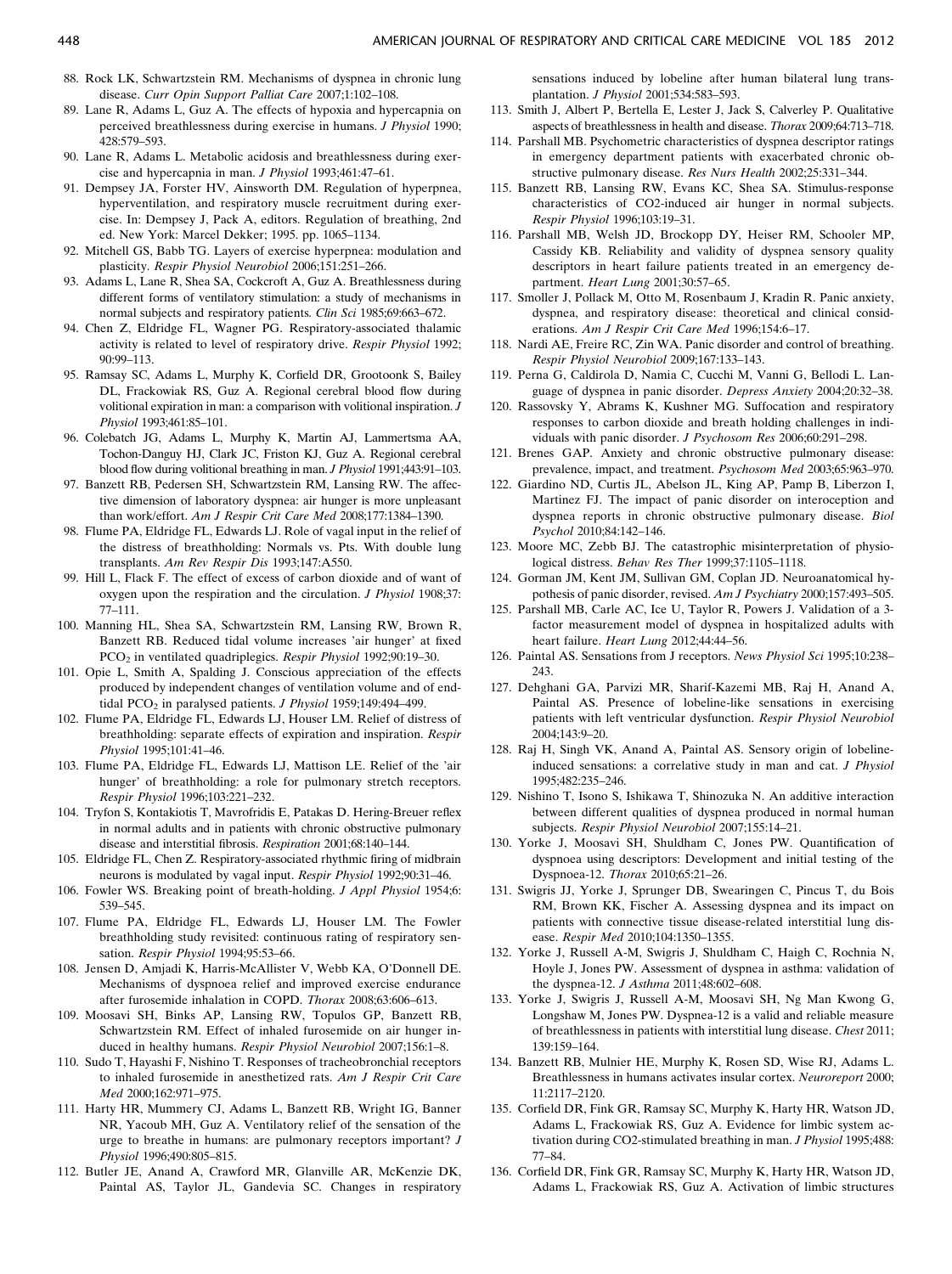during CO2-stimulated breathing in awake man. In: Semple SJG, Adams L, Whipp BJ, editors. Advances in experimental medicine and biology (vol 393: Modeling and control of ventilation). New York: Plenum; 1995. pp. 331–334.

- 137. Evans KC, Banzett RB, Adams L, McKay L, Frackowiak RS, Corfield DR. Bold fMRI identifies limbic, paralimbic, and cerebellar activation during air hunger. J Neurophysiol 2002;88:1500–1511.
- 138. Peiffer C, Poline JB, Thivard L, Aubier M, Samson Y. Neural substrates for the perception of acutely induced dyspnea. Am J Respir Crit Care Med 2001;163:951–957.
- 139. von Leupoldt A, Sommer T, Kegat S, Baumann HJ, Klose H, Dahme B, Buchel C. The unpleasantness of perceived dyspnea is processed in the anterior insula and amygdala. Am J Respir Crit Care Med 2008;177:1026–1032.
- 140. von Leupoldt A, Sommer T, Kegat S, Baumann HJ, Klose H, Dahme B, Büchel C. Dyspnea and pain share emotion-related brain network. Neuroimage 2009;48:200–206.
- 141. Evans KC. Cortico-limbic circuitry and the airways: insights from functional neuroimaging of respiratory afferents and efferents. Biol Psychol 2010;84:13–25.
- 142. Evans KC, Dougherty DD, Schmid AM, Scannell E, McCallister A, Benson H, Dusek JA, Lazar SW. Modulation of spontaneous breathing via limbic/paralimbic-bulbar circuitry: an event-related fMRI study. Neuroimage 2009;47:961–971.
- 143. Medford N, Critchley H. Conjoint activity of anterior insular and anterior cingulate cortex: awareness and response. Brain Struct Funct 2010;214:535–549.
- 144. Craig AD. How do you feel? Interoception: the sense of the physiological condition of the body. Nat Rev Neurosci 2002;3:655–666.
- 145. Craig AD. Interoception: the sense of the physiological condition of the body. Curr Opin Neurobiol 2003;13:500–505.
- 146. Craig AD. How do you feel–now? The anterior insula and human awareness. Nat Rev Neurosci 2009;10:59–70.
- 147. Craig AD. The sentient self. Brain Struct Funct 2010;214:563–577.
- 148. Critchley HD, Wiens S, Rotshtein P, Ohman A, Dolan RJ. Neural systems supporting interoceptive awareness. Nat Neurosci 2004;7:189–195.
- 149. Liotti M, Brannan S, Egan G, Shade R, Madden L, Abplanalp B, Robillard R, Lancaster J, Zamarripa FE, Fox PT, et al. Brain responses associated with consciousness of breathlessness (air hunger). Proc Natl Acad Sci USA 2001;98:2035–2040.
- 150. Parsons LM, Egan G, Liotti M, Brannan S, Denton D, Shade R, Robillard R, Madden L, Abplanalp B, Fox PT. Neuroimaging evidence implicating cerebellum in the experience of hypercapnia and hunger for air. Proc Natl Acad Sci USA 2001;98:2041–2046.
- 151. Price DD. Psychological and neural mechanisms of the affective dimension of pain. Science 2000;288:1769–1772.
- 152. Price DD. Central neural mechanisms that interrelate sensory and affective dimensions of pain. Mol Interv 2002;2:392–403.
- 153. Logothetis NK. What we can do and what we cannot do with fMRI. Nature 2008;453:869–878.
- 154. Peyron R, Laurent B, Garcia-Larrea L. Functional imaging of brain responses to pain: a review and meta- analysis (2000). Neurophysiol Clin 2000;30:263–288.
- 155. Bonaz B, Baciu M, Papillon E, Bost R, Gueddah N, Le Bas JF, Fournet J, Segebarth C. Central processing of rectal pain in patients with irritable bowel syndrome: an fMRI study. Am J Gastroenterol 2002; 97:654–661.
- 156. Wilder-Smith CH, Schindler D, Lovblad K, Redmond SM, Nirkko A. Brain functional magnetic resonance imaging of rectal pain and activation of endogenous inhibitory mechanisms in irritable bowel syndrome patient subgroups and healthy controls. Gut 2004;53:1595–1601.
- 157. Denton D, Shade R, Zamarippa F, Egan G, Blair-West J, McKinley M, Fox P. Correlation of regional cerebral blood flow and change of plasma sodium concentration during genesis and satiation of thirst. Proc Natl Acad Sci USA 1999;96:2532–2537.
- 158. Tataranni PA, Gautier JF, Chen K, Uecker A, Bandy D, Salbe AD, Pratley RE, Lawson M, Reiman EM, Ravussin E. Neuroanatomical correlates of hunger and satiation in humans using positron emission tomography. Proc Natl Acad Sci USA 1999;96:4569–4574.
- 159. Denton D. The primordial emotions: the dawning of consciousness. New York: Oxford University Press; 2006.
- 160. Shin LM, Liberzon I. The neurocircuitry of fear, stress, and anxiety disorders. Neuropsychopharmacol 2009;35:169–191.
- 161. Jack S, Kemp GJ, Bimson WE, Calverley PMA, Corfield DR. Patterns of brain activity in response to respiratory stimulation in patients with idiopathic hyperventilation (IHV). In: Homma I, Onimaru H, Fukuchi Y, editors. Advances in experimental medicine and biology (vol 669: New frontiers in respiratory control: XIth annual Oxford conference on modeling & control of breathing). New York: Springer; 2010. pp. 341– 345.
- 162. Pattinson KTS, Governo RJ, MacIntosh BJ, Russell EC, Corfield DR, Tracey I, Wise RG. Opioids depress cortical centers responsible for the volitional control of respiration. J Neurosci 2009;29:8177–8186.
- 163. Macey KE, Macey PM, Woo MA, Henderson LA, Frysinger RC, Harper RK, Alger JR, Yan-Go F, Harper RM. Inspiratory loading elicits aberrant fMRI signal changes in obstructive sleep apnea. Respir Physiol Neurobiol 2006;151:44–60.
- 164. Harper RM, Macey PM, Woo MA, Macey KE, Keens TG, Gozal D, Alger JR. Hypercapnic exposure in congenital central hypoventilation syndrome reveals cns respiratory control mechanisms. J Neurophysiol 2005;93:1647–1658.
- 165. Macey PM, Woo MA, Macey KE, Keens TG, Saeed MM, Alger JR, Harper RM. Hypoxia reveals posterior thalamic, cerebellar, midbrain, and limbic deficits in congenital central hypoventilation syndrome. J Appl Physiol 2005;98:958–969.
- 166. Banzett RB, Adams L, O'Donnell CR, Gilman SA, Lansing RW, Schwartzstein RM. Using laboratory models to test treatment: morphine reduces dyspnea and hypercapnic ventilatory response. Am J Respir Crit Care Med 2011;184:920–927.
- 167. Supinski G, Dimarco A, Bark H, Chapman K, Clary S, Altose M. Effect of codeine on the sensations elicited by loaded breathing. Am Rev Respir Dis 1990;141:1516–1521.
- 168. Kirsch JL, Muro JR, Stansbury DW, Fischer CE, Monfore R, Light RW. Effect of naloxone on maximal exercise performance and control of ventilation in COPD. Chest 1989;96:761–766.
- 169. Bellofiore S, Di Maria GU, Privitera S, Sapienza S, Milic-Emili J, Mistretta A. Endogenous opioids modulate the increase in ventilatory output and dyspnea during severe acute bronchoconstriction. Am Rev Respir Dis 1990;142:812–816.
- 170. Akiyama Y, Nishimura M, Kobayashi S, Yoshioka A, Yamamoto M, Miyamoto K, Kawakami Y. Effects of naloxone on the sensation of dyspnea during acute respiratory stress in normal adults. J Appl Physiol 1993;74:590–595.
- 171. Nishino T, Isono S, Shinozuka N, Ishikawa T. Effects of naloxone on respiratory sensation before and after a removal of severe respiratory stress. Jpn J Physiol 2005;55:117–126.
- 172. Mahler DA, Murray JA, Waterman LA, Ward J, Kraemer WJ, Zhang X, Baird JC. Endogenous opioids modify dyspnoea during treadmill exercise in patients with COPD. Eur Respir J 2009;33:771–777.
- 173. Ofir D, Laveneziana P, Webb KA, Lam YM, O'Donnell DE. Mechanisms of dyspnea during cycle exercise in symptomatic patients with GOLD stage I chronic obstructive pulmonary disease. Am J Respir Crit Care Med 2008;177:622–629.
- 174. De Troyer A, Leeper JB, McKenzie DK, Gandevia SC. Neural drive to the diaphragm in patients with severe COPD. Am J Respir Crit Care Med 1997;155:1335–1340.
- 175. Otis AB, Fenn WO, Rahn H. Mechanics of breathing in man. J Appl Physiol 1950;2:592–607.
- 176. Dorman S, Byrne A, Edwards A. Which measurement scales should we use to measure breathlessness in palliative care? A systematic review. Palliat Med 2007;21:177–191.
- 177. Bausewein C, Farquhar M, Booth S, Gysels M, Higginson IJ. Measurement of breathlessness in advanced disease: a systematic review. Respir Med 2007;101:399–410.
- 178. Johnson MJ, Oxberry SG, Cleland JGF, Clark AL. Measurement of breathlessness in clinical trials in patients with chronic heart failure: the need for a standardized approach. A systematic review. Eur J Heart Fail 2010;12:137–147.
- 179. Mularski RA, Campbell ML, Asch SM, Reeve BB, Basch E, Maxwell TL, Hoverman JR, Cuny J, Clauser SB, Snyder C, et al. A review of quality of care evaluation for the palliation of dyspnea. Am J Respir Crit Care Med 2010;181:534–538.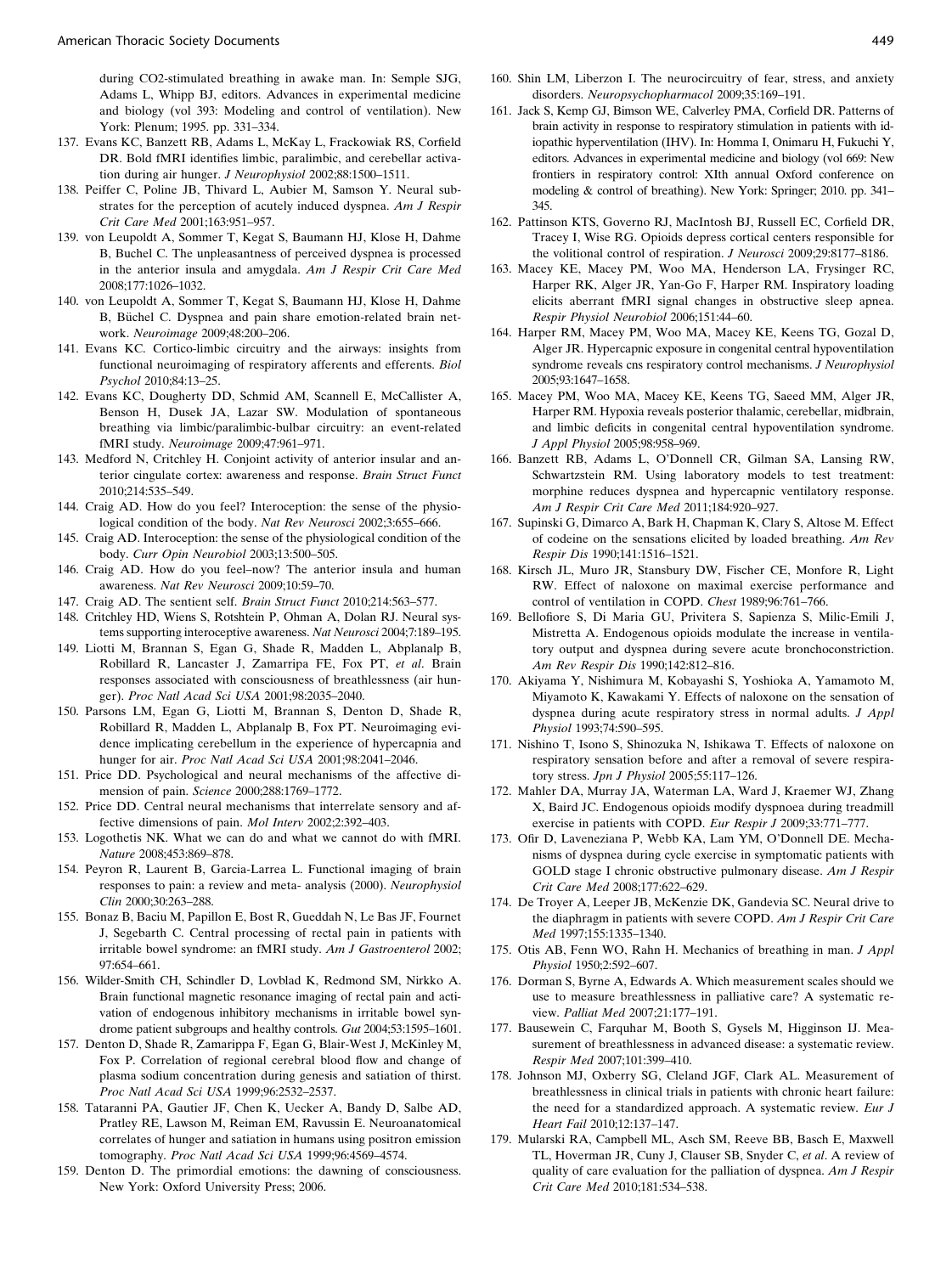- 180. Dorman S, Jolley C, Abernethy A, Currow D, Johnson M, Farquhar M, Griffiths G, Peel T, Moosavi S, Byrne A, et al. Researching breathlessness in palliative care: consensus statement of the National Cancer Research Institute Palliative Care Breathlessness Subgroup. Palliat Med 2009;23:213–227.
- 181. Aitken RCB. Measurement of feelings using visual analogue scales. Proc R Soc Med 1969;62:989–993.
- 182. Gift AG. Visual analogue scales: measurement of subjective phenomena. Nurs Res 1989;38:286–288.
- 183. Gift AG. Validation of a vertical visual analogue scale as a measure of clinical dyspnea. Rehabil Nurs 1989;14:323–325.
- 184. Borg G. Perceived exertion as an indicator of somatic stress. Scand J Rehabil Med 1970;2:92–98.
- 185. Borg GA. Psychophysical bases of perceived exertion. Med Sci Sports Exerc 1982;14:377–381.
- 186. Guyatt GH, Townsend M, Berman LB, Keller JL. A comparison of Likert and visual analogue scales for measuring change in function. J Chronic Dis 1987;40:1129–1133.
- 187. Gift AG, Narsavage G. Validity of the numeric rating scale as a measure of dyspnea. Am J Crit Care 1998;7:200-204.
- 188. Rainville P, Duncan GH, Price DD, Carrier B, Bushnell MC. Pain affect encoded in human anterior cingulate but not somatosensory cortex. Science 1997;277:968–971.
- 189. Wan L, Van Diest I, De Peuter S, Bogaerts K, Van den Bergh O. Repeated breathlessness experiences induced by hypercapnia: differential effects on intensity and unpleasantness. Chest 2009;135:455– 461.
- 190. Carrieri-Kohlman V, Gormley JM, Eiser S, Demir-Deviren S, Nguyen H, Paul SM, Stulbarg MS. Dyspnea and the affective response during exercise training in obstructive pulmonary disease. Nurs Res 2001;50: 136–146.
- 191. Wilson RC, Jones PW. Differentiation between the intensity of breathlessness and the distress it evokes in normal subjects during exercise. Clin Sci 1991;80:65–70.
- 192. Carrieri-Kohlman V, Gormley JM, Douglas MK, Paul SM, Stulbarg MS. Differentiation between dyspnea and its affective components. West J Nurs Res 1996;18:626–642.
- 193. Carrieri-Kohlman V, Donesky-Cuenco D, Park SK, Mackin L, Nguyen HQ, Paul SM. Additional evidence for the affective dimension of dyspnea in patients with COPD. Res Nurs Health 2010;33:4–19.
- 194. Wan L, Van Diest I, De Peuter S, Bogaerts K, Oyen N, Hombroux N, Van de Woestijne K, Gallego J, Van den Bergh O. Repeated experiences of air hunger and ventilatory behavior in response to hypercapnia in the standardized rebreathing test: effects of anxiety. Biol Psychol 2008;77:223–232.
- 195. Clark WC, Yang JC, Tsui S-L, Ng K-F, Bennett Clark S. Unidimensional pain rating scales: a multidimensional affect and pain survey (MAPS) analysis of what they really measure. Pain 2002;98: 241–247.
- 196. Schwartzstein RM, Adams L. Dyspnea. In: Mason RJ, Broaddus VC, Martin TR, King TE, Schraufnagel DE, Murray JF, Nadel JA, editors. Murray and Nadel's textbook of respiratory medicine [electronic edition], 5th ed. Philadelphia: Saunders; 2010.
- 197. Flaherty KR, Wald J, Weisman IM, Zeballos RJ, Schork MA, Blaivas M, Rubenfire M, Martinez FJ. Unexplained exertional limitation: characterization of patients with a mitochondrial myopathy. Am J Respir Crit Care Med 2001;164:425–432.
- 198. Hekier E, Mandel J. A 22-year-old woman with unexplained dyspnea. Chest 2009;136:867–876.
- 199. Martinez FJ, Stanopoulos I, Acero R, Becker FS, Pickering R, Beamis JF. Graded comprehensive cardiopulmonary exercise testing in the evaluation of dyspnea unexplained by routine evaluation. Chest 1994;105:168–174.
- 200. Wilcock A, Crosby V, Hughes A, Fielding K, Corcoran R, Tattersfield AE. Descriptors of breathlessness in patients with cancer and other cardiorespiratory diseases. J Pain Symptom Manage 2002;23:182– 189.
- 201. Han J, Zhu Y, Li S, Chen X, Put C, Van de Woestijne KP, Van den Bergh O. Respiratory complaints in chinese: cultural and diagnostic specificities. Chest 2005;127:1942–1951.
- 202. Hardie GE, Janson S, Gold WM, Carrieri-Kohlman V, Boushey HA. Ethnic differences: word descriptors used by African-American and

white asthma patients during induced bronchoconstriction. Chest 2000;117:935–943.

- 203. Phankingthongkum S, Daengsuwan T, Visitsunthorn N, Thamlikitkul V, Udompunthuruk S, Vichyanond P. How do Thai children and adolescents describe asthma symptoms? Pediatr Allergy Immunol 2002;13:119–124.
- 204. Mahler DA, Selecky PA, Harrod CG, Benditt JO, Carrieri-Kohlman V, Curtis JR, Manning HL, Mularski RA, Varkey B, Campbell M, et al. American College of Chest Physicians consensus statement on the management of dyspnea in patients with advanced lung or heart disease. Chest 2010;137:674–691.
- 205. van Belle A, Buller HR, Huisman MV, Huisman PM, Kaasjager K, Kamphuisen PW, Kramer MH, Kruip MJ, Kwakkel-van Erp JM, Leebeek FW, et al. Effectiveness of managing suspected pulmonary embolism using an algorithm combining clinical probability, d-dimer testing, and computed tomography. JAMA 2006;295:172–179.
- 206. Brotman DJ, Segal JB, Jani JT, Petty BG, Kickler TS. Limitations of d-dimer testing in unselected inpatients with suspected venous thromboembolism. Am J Med 2003;114:276–282.
- 207. Mueller C, Scholer A, Laule-Kilian K, Martina B, Schindler C, Buser P, Pfisterer M, Perruchoud AP. Use of b-type natriuretic peptide in the evaluation and management of acute dyspnea. N Engl J Med 2004; 350:647–654.
- 208. Mueller C, Laule-Kilian K, Christ A, Perruchoud A. The use of b-type natriuretic peptide in the management of patients with diabetes and acute dyspnoea. Diabetologia 2006;49:629–636.
- 209. Schneider HG, Lam L, Lokuge A, Krum H, Naughton MT, De Villiers Smit P, Bystrzycki A, Eccleston D, Federman J, Flannery G, et al. Btype natriuretic peptide testing, clinical outcomes, and health services use in emergency department patients with dyspnea: a randomized trial. Ann Intern Med 2009;150:365–371.
- 210. Worster A, Balion CM, Hill SA, Santaguida P, Ismaila A, McKelvie R, Reichert SM, McQueen MJ, Booker L, Raina PS. Diagnostic accuracy of BNP and NT-proBNP in patients presenting to acute care settings with dyspnea: a systematic review. Clin Biochem 2008;41:250–259.
- 211. Korenstein D, Wisnivesky J, Wyer P, Adler R, Ponieman D, McGinn T. The utility of b-type natriuretic peptide in the diagnosis of heart failure in the emergency department: a systematic review. BMC Emerg Med 2007;7:6.
- 212. Heart Failure Society Of America. Executive summary: HFSA 2010 comprehensive heart failure practice guideline. J Card Fail 2010;16: 475–539.
- 213. Heart Failure Society Of America. 2010 HFSA comprehensive heart failure practice guideline [Internet]. c2010 [accessed 2011 Dec 30]. Available from:<http://www.heartfailureguideline.org/>
- 214. Hunt SA, Abraham WT, Chin MH, Feldman AM, Francis GS, Ganiats TG, Jessup M, Konstam MA, Mancini DM, Michl K, et al., American College of Cardiology/American Heart Association Task Force on Practice Guidelines. (Writing Committee to Update the 2001 Guidelines for the Evaluation and Management of Heart Failure). ACC/AHA 2005 guideline update for the diagnosis and management of chronic heart failure in the adult: summary article. Circulation 2005;112:1825–1852.
- 215. Hunt SA, Abraham WT, Chin MH, Feldman AM, Francis GS, Ganiats TG, Jessup M, Konstam MA, Mancini DM, Michl K, et al., American College of Cardiology/American Heart Association Task Force on Practice Guidelines. (Writing Committee to Update the 2001 Guidelines for the Evaluation and Management of Heart Failure). ACC/AHA 2005 guideline update for the diagnosis and management of chronic heart failure in the adult: summary article. J Am Coll Cardiol 2005;46:1116–1143.
- 216. Celli BR, MacNee W, Agusti A, Anzueto A, Berg B, Buist AS, Calverley PMA, Chavannes N, Dillard T, Fahy B, et al. Standards for the diagnosis and treatment of patients with COPD: a summary of the ATS/ ERS position paper. Eur Respir J 2004;23:932–946.
- 217. Global Initiative for Chronic Obstructive Lung Disease (GOLD). Global strategy for the diagnosis, management, and prevention of chronic obstructive pulmonary disease [Internet; updated 2011]. c2011 [accessed 2012 Jan 7]. Available from: [http://www.goldcopd.](http://www.goldcopd.org/uploads/users/files/GOLD_Report_2011Dec30.pdf) [org/uploads/users/files/GOLD\\_Report\\_2011Dec30.pdf](http://www.goldcopd.org/uploads/users/files/GOLD_Report_2011Dec30.pdf)
- 218. Reddel HK, Taylor DR, Bateman ED, Boulet L-P, Boushey HA, Busse WW, Casale TB, Chanez P, Enright PL, Gibson PG, et al. American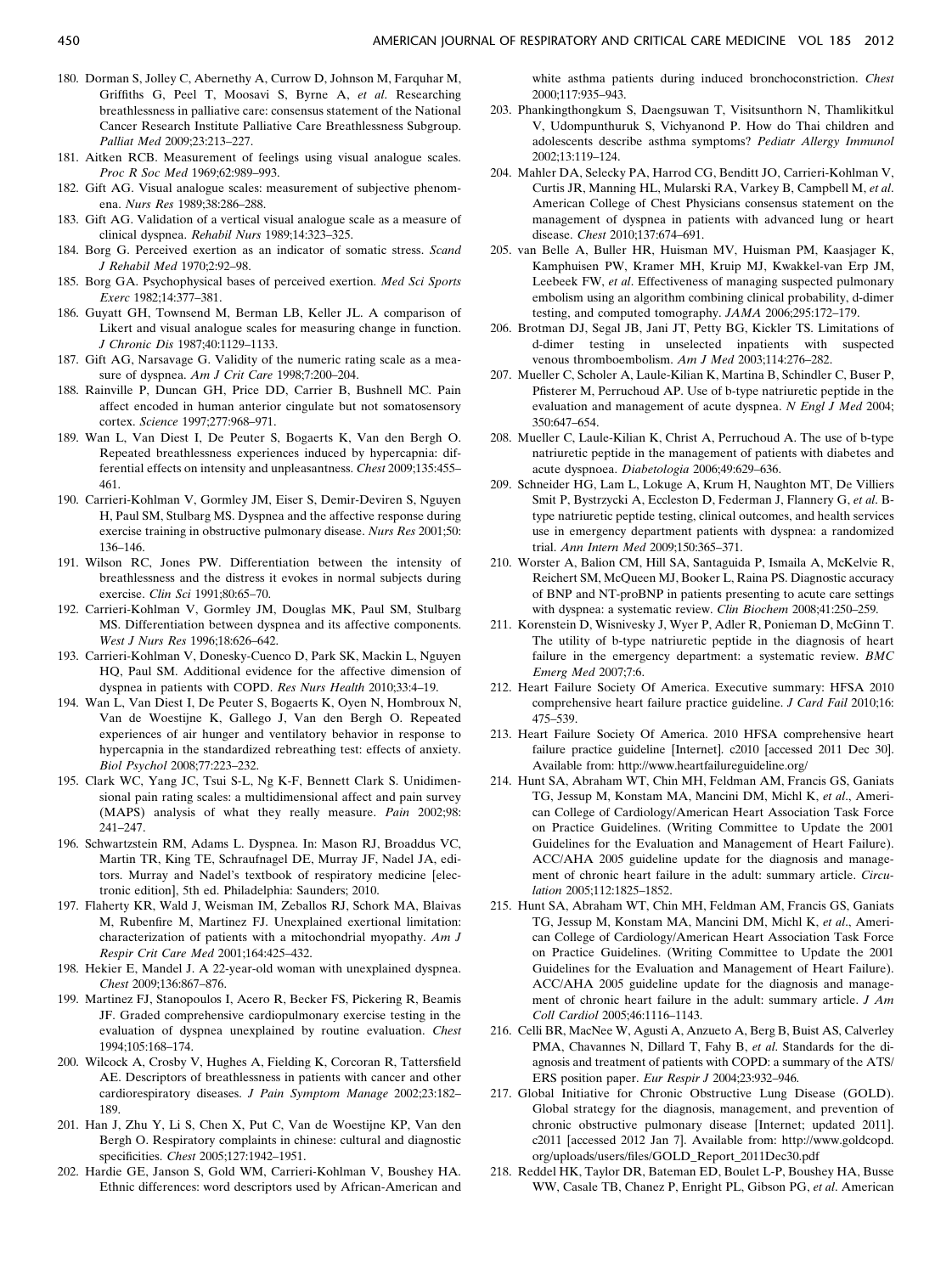Thoracic Society/European Respiratory Society Task Force on Asthma Control and Exacerbations. Asthma control and exacerbations: standardizing endpoints for clinical asthma trials and clinical practice. An official American Thoracic Society/European Respiratory Society statement. Am J Respir Crit Care Med 2009;180:59–99.

- 219. Dickstein K, Cohen-Solal A, Filippatos G, McMurray JJV, Ponikowski P, Poole-Wilson PA, Stromberg A, van Veldhuisen DJ, Atar D, Hoes AW, et al. The Task Force for the Diagnosis and Treatment of Acute and Chronic Heart Failure 2008 of the European Society of Cardiology, developed in collaboration with the Heart Failure Association of the ESC (HFA), and endorsed by the European Society of Intensive Care Medicine (ESICM). ESC guidelines for the diagnosis and treatment of acute and chronic heart failure 2008. Eur J Heart Fail 2008;10:933–989.
- 220. McDonald CF, Blyth CM, Lazarus MD, Marschner I, Barter CE. Exertional oxygen of limited benefit in patients with chronic obstructive pulmonary disease and mild hypoxemia. Am J Respir Crit Care Med 1995;152:1616–1619.
- 221. Cranston JM, Crockett A, Currow D. Oxygen therapy for dyspnoea in adults. Cochrane Database Syst Rev 2008;CD004769.
- 222. McKeon JL, Murree-Allen K, Saunders NA. Effects of breathing supplemental oxygen before progressive exercise in patients with chronic obstructive lung disease. Thorax 1988;43:53–56.
- 223. Uronis HE, Currow DC, McCrory DC, Samsa GP, Abernethy AP. Oxygen for relief of dyspnoea in mildly- or non-hypoxaemic patients with cancer: a systematic review and meta-analysis. Br J Cancer 2008;98:294–299.
- 224. Moore RP, Berlowitz DJ, Denehy L, Pretto JJ, Brazzale DJ, Sharpe K, Jackson B, McDonald CF. A randomised trial of domiciliary, ambulatory oxygen in patients with COPD and dyspnoea but without resting hypoxaemia. Thorax 2011;66:32–37.
- 225. Somfay A, Porszasz J, Lee SM, Casaburi R. Dose–response effect of oxygen on hyperinflation and exercise endurance in nonhypoxaemic COPD patients. Eur Respir J 2001;18:77–84.
- 226. Swinburn CR, Wakefield JM, Jones PW. Relationship between ventilation and breathlessness during exercise in chronic obstructive airways disease is not altered by prevention of hypoxaemia. Clin Sci 1984;67:515–519.
- 227. Liss HP, Grant BJ. The effect of nasal flow on breathlessness in patients with chronic obstructive pulmonary disease. Am Rev Respir Dis 1988;137:1285–1288.
- 228. Abernethy AP, McDonald CF, Frith PA, Clark K, Herndon JE II, Marcello J, Young IH, Bull J, Wilcock A, Booth S, et al. Effect of palliative oxygen versus room air in relief of breathlessness in patients with refractory dyspnoea: a double-blind, randomised controlled trial. Lancet 2010;376:784–793.
- 229. Dean NC, Brown JK, Himelman RB, Doherty JJ, Gold WM, Stulbarg MS. Oxygen may improve dyspnea and endurance in patients with chronic obstructive pulmonary disease and only mild hypoxemia. Am Rev Respir Dis 1992;146:941–945.
- 230. Qaseem A, Snow V, Shekelle P, Casey DE, Cross JT, Owens DK, for the Clinical Efficacy Assessment Subcommittee of the American College of Physicians. Evidence-based interventions to improve the palliative care of pain, dyspnea, and depression at the end of life: a clinical practice guideline from the American College of Physicians. Ann Intern Med 2008;148:141–146.
- 231. Eves ND, Petersen SR, Haykowsky MJ, Wong EY, Jones RL. Heliumhyperoxia, exercise, and respiratory mechanics in chronic obstructive pulmonary disease. Am J Respir Crit Care Med 2006;174:763–771.
- 232. Laude EA, Duffy NC, Baveystock C, Dougill B, Campbell MJ, Lawson R, Jones PW, Calverley PM. The effect of helium and oxygen on exercise performance in chronic obstructive pulmonary disease: a randomized crossover trial. Am J Respir Crit Care Med 2006;173: 865–870.
- 233. Palange P, Valli G, Onorati P, Antonucci R, Paoletti P, Rosato A, Manfredi F, Serra P. Effect of heliox on lung dynamic hyperinflation, dyspnea, and exercise endurance capacity in COPD patients. J Appl Physiol 2004;97:1637–1642.
- 234. Ahmedzai SH, Laude E, Robertson A, Troy G, Vora V. A doubleblind, randomised, controlled phase II trial of heliox28 gas mixture in lung cancer patients with dyspnoea on exertion. Br J Cancer 2004; 90:366–371.
- 235. Abernethy AP, Currow DC, Frith P, Fazekas BS, McHugh A, Bui C. Randomised, double blind, placebo controlled crossover trial of sustained release morphine for the management of refractory dyspnoea. BMJ 2003;327:523–528.
- 236. Johnson MA, Woodcock AA, Geddes DM. Dihydrocodeine for breathlessness in "pink puffers". Br Med J (Clin Res Ed) 1983;286: 675–677.
- 237. Woodcock AA, Gross ER, Geddes DM. Drug treatment of breathlessness: contrasting effects of diazepam and promethazine in pink puffers. Br Med J (Clin Res Ed) 1981;283:343–346.
- 238. Allen S, Raut S, Woollard J, Vassallo M. Low dose diamorphine reduces breathlessness without causing a fall in oxygen saturation in elderly patients with end-stage idiopathic pulmonary fibrosis. Palliat Med 2005;19:128–130.
- 239. Bruera E, MacEachern T, Ripamonti C, Hanson J. Subcutaneous morphine for dyspnea in cancer patients. Ann Intern Med 1993;119: 906–907.
- 240. Johnson MJ, McDonagh TA, Harkness A, McKay SE, Dargie HJ. Morphine for the relief of breathlessness in patients with chronic heart failure—a pilot study. Eur J Heart Fail 2002;4:753-756.
- 241. Poole PJ, Veale AG, Black PN. The effect of sustained-release morphine on breathlessness and quality of life in severe chronic obstructive pulmonary disease. Am J Respir Crit Care Med 1998;157: 1877–1880.
- 242. Lorenz KA, Lynn J, Dy SM, Shugarman LR, Wilkinson A, Mularski RA, Morton SC, Hughes RG, Hilton LK, Maglione M, et al. Evidence for improving palliative care at the end of life: a systematic review. Ann Intern Med 2008;148:147–159.
- 243. Currow DC, McDonald C, Oaten S, Kenny B, Allcroft P, Frith P, Briffa M, Johnson MJ, Abernethy AP. Once-daily opioids for chronic dyspnea: a dose increment and pharmacovigilance study. J Pain Symptom Manage 2011;42:388–399.
- 244. Bruera E, Macmillan K, Pither J, MacDonald RN. Effects of morphine on the dyspnea of terminal cancer patients. J Pain Symptom Manage 1990;5:341–344.
- 245. Mazzocato C, Buclin T, Rapin C-H. The effects of morphine on dyspnea and ventilatory function in elderly patients with advanced cancer: a randomized double-blind controlled trial. Ann Oncol 1999; 10:1511–1514.
- 246. Jennings AL, Davies AN, Higgins JP, Broadley K. Opioids for the palliation of breathlessness in terminal illness. Cochrane Database Syst Rev 2001;CD002066.
- 247. Marciniuk D, Goodridge D, Hernandez P, Rocker G, Balter M, Bailey P, Ford G, Bourbeau J, O'Donnell DE, Maltais F, et al. Managing dyspnea in patients with advanced chronic obstructive pulmonary disease: a Canadian Thoracic Society clinical practice guideline. Can Respir J 2011;18:69–78.
- 248. Lanken PN, Terry PB, DeLisser HM, Fahy BF, Hansen-Flaschen J, Heffner JE, Levy M, Mularski RA, Osborne ML, Prendergast TJ, et al.; ATS End-of-Life Care Task Force. An official American Thoracic Society clinical policy statement: palliative care for patients with respiratory diseases and critical illnesses. Am J Respir Crit Care Med 2008;177:912–927.
- 249. Ong KC, Kor AC, Chong WF, Earnest A, Wang YT. Effects of inhaled furosemide on exertional dyspnea in chronic obstructive pulmonary disease. Am J Respir Crit Care Med 2004;169:1028–1033.
- 250. Wilcock A, Walton A, Manderson C, Feathers L, El Khoury B, Lewis M, Chauhan A, Howard P, Bell S, Frisby J, et al. Randomised, placebo controlled trial of nebulised furosemide for breathlessness in patients with cancer. Thorax 2008;63:872–875.
- 251. Singh NP, Despars JA, Stansbury DW, Avalos K, Light RW. Effects of buspirone on anxiety levels and exercise tolerance in patients with chronic airflow obstruction and mild anxiety. Chest 1993;103: 800–804.
- 252. Man GC, Hsu K, Sproule BJ. Effect of alprazolam on exercise and dyspnea in patients with chronic obstructive pulmonary disease. Chest 1986;90:832–836.
- 253. Simon ST, Higginson IJ, Booth S, Harding R, Bausewein C. Benzodiazepines for the relief of breathlessness in advanced malignant and non-malignant diseases in adults. Cochrane Database Syst Rev 2010; 2010:CD007354 10.1002/14651858.CD007354.pub2.